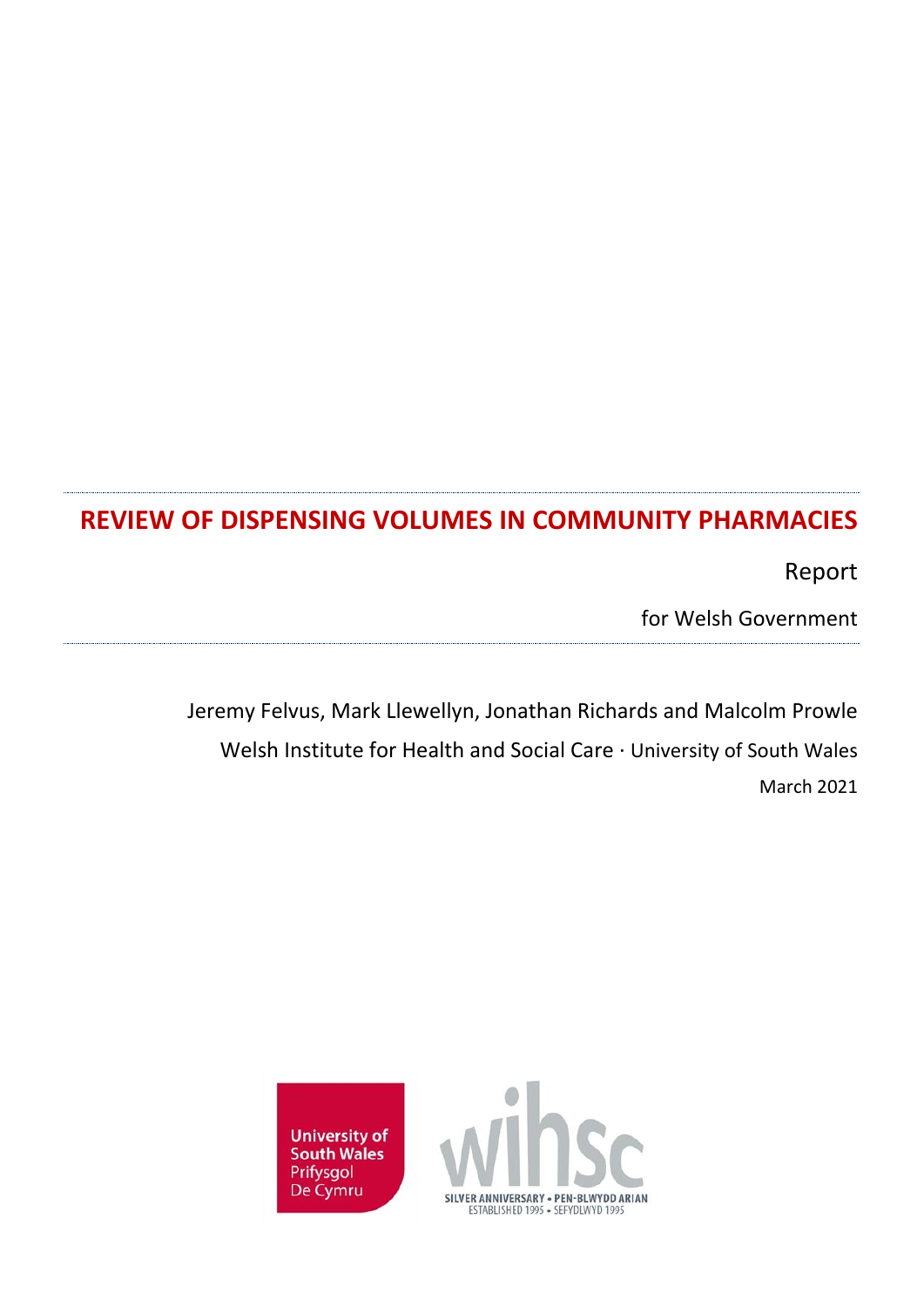# **CONTENTS**

| $\mathbf{1}$ . |     |                                                     |  |  |  |
|----------------|-----|-----------------------------------------------------|--|--|--|
| 2.             |     |                                                     |  |  |  |
|                | 2.1 |                                                     |  |  |  |
|                | 2.2 | IMPACT OF MEASURES TO REDUCE PRESCRIBING VOLUMES 11 |  |  |  |
|                | 2.3 |                                                     |  |  |  |
|                | 2.4 |                                                     |  |  |  |
|                | 2.5 |                                                     |  |  |  |
| 3.             |     |                                                     |  |  |  |
|                | 3.1 |                                                     |  |  |  |
|                | 3.2 |                                                     |  |  |  |
|                | 3.3 |                                                     |  |  |  |

[APPENDIX | ABOUT THE WELSH INSTITUTE FOR HEALTH AND SOCIAL CARE](#page-21-0) .............................................................21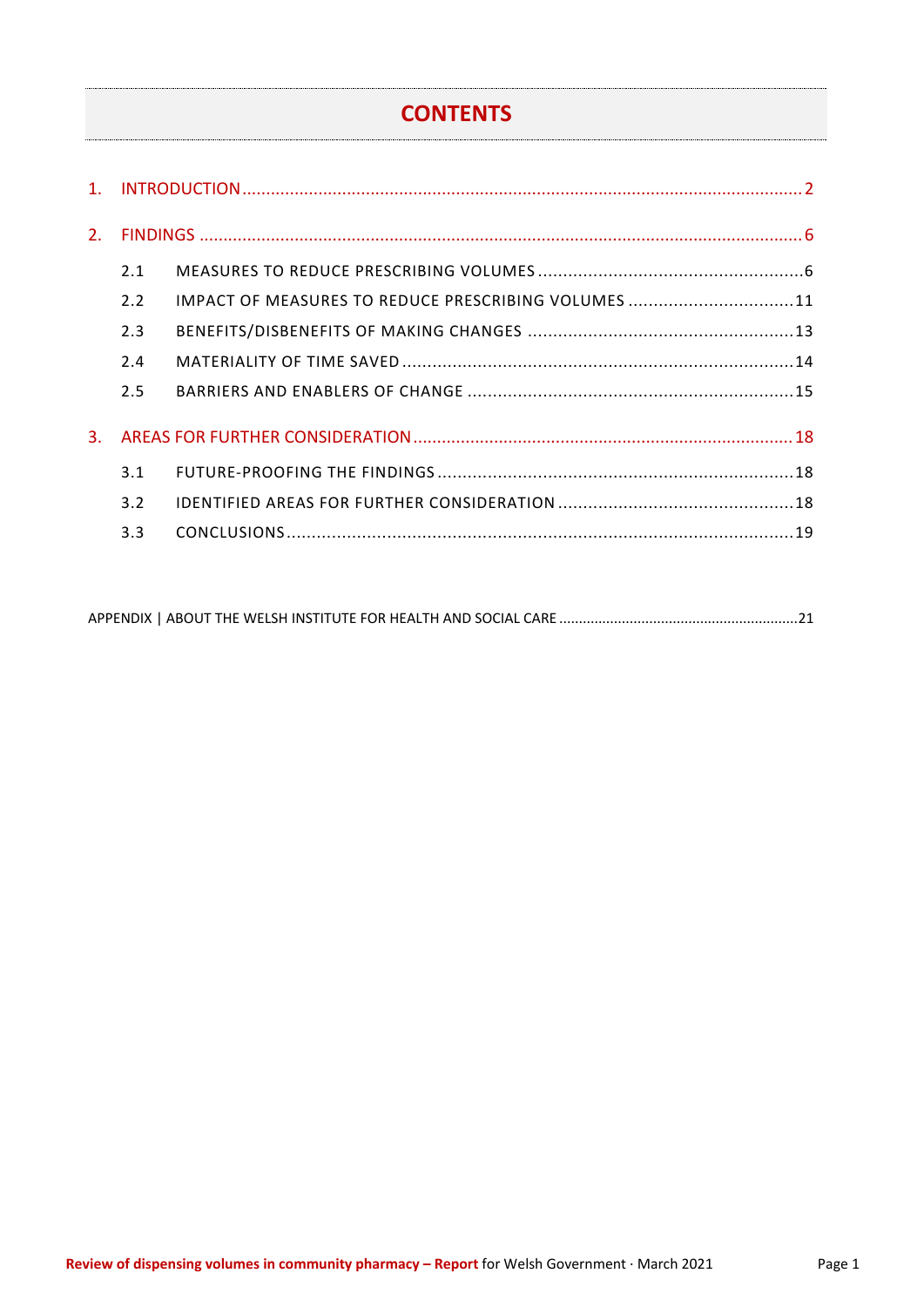# **1. INTRODUCTION**

<span id="page-2-0"></span>The Welsh Institute for Health and Social Care (WIHSC), University of South Wales, was commissioned by the Welsh Government to undertake a review of dispensing volumes in community pharmacies across Wales.

### **TERMS OF REVIEW**

The following is taken from the Welsh Government setting out the Terms of the Review:

The overall purpose of the study is to consider/answer:

- Whether it is feasible to reduce prescription volume in primary care in Wales through practical changes to prescribing and dispensing arrangements; and
- **•** Whether such changes would release significant amounts of pharmacist time to provide direct care.

In the light of these two objectives, there is a need to consider five key questions:

- 1. What measures are already in place across Wales, or outside Wales, which result in a reduction in the volume of primary care prescriptions, and in particular:
	- − Consideration of prescribing intervals;
	- − Alternative supply models for non-medicine items such as appliances and dressings; and
	- − Reducing prescribing of low clinical value items.
- 2. To what extent do we anticipate such measures would reduce prescription volumes in Wales?
- 3. What do relevant stakeholders see as the benefits of implementing the changes with the highest impact? What dis-benefits may be identified by stakeholders?
- 4. Is the time released by such changes likely to be material in increasing community pharmacists' time to provide clinical care?
- 5. What, if any, are the barriers to making the change? What are the enablers to making the change?

# **APPROACH**

Based on the two purposes and five key areas above, the review had three elements:

#### **1. Review of the literature**

Welsh Government provided the details a literature review performed by the Government Library Service to inform the literature review for the Project. The search topic was 'prescribing intervals'. The references provided were accessed and followed up for citations and further references. A further three papers reporting research trials and evaluations were found and followed up in the same way. A number of case reports and discussion papers were identified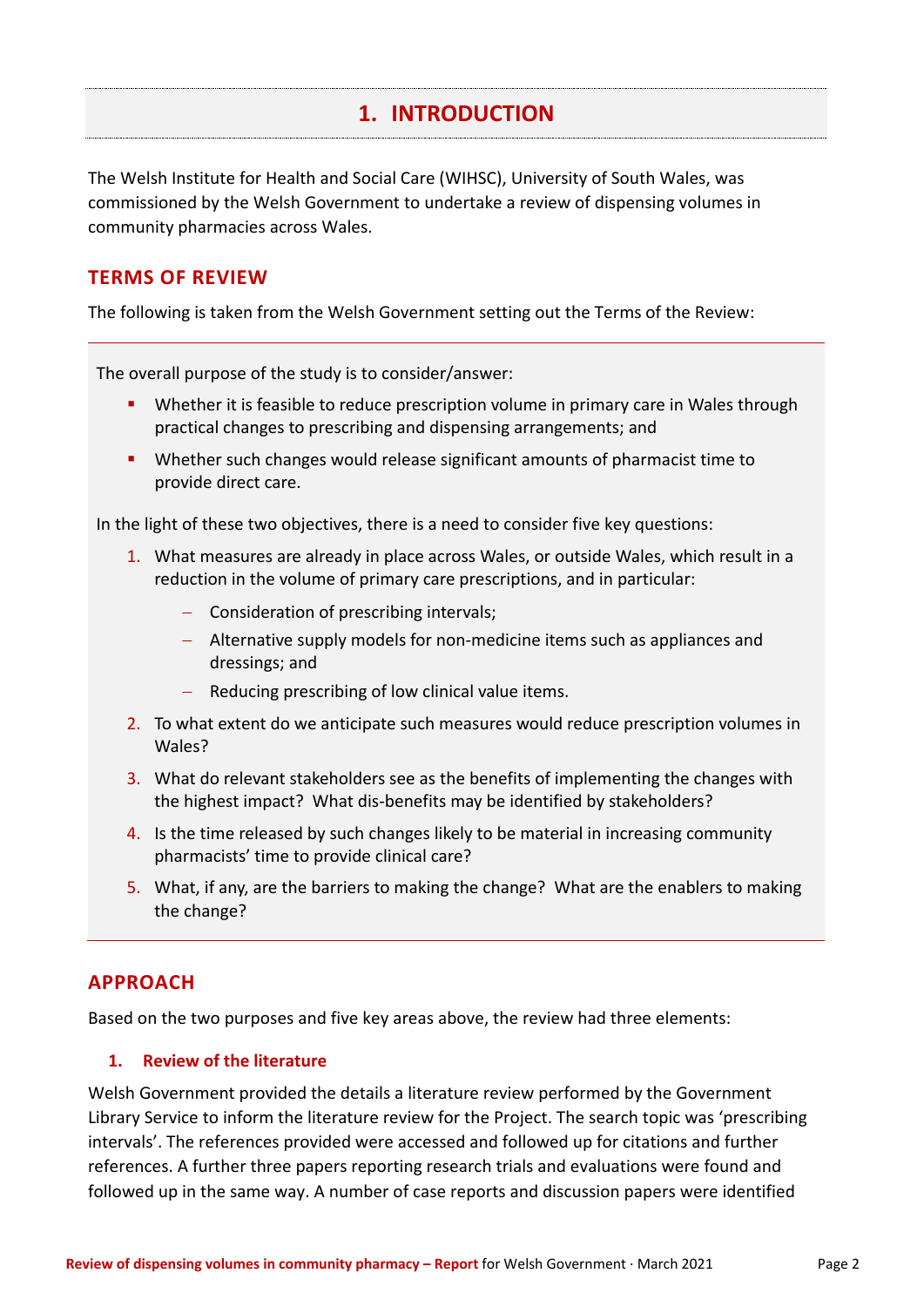but since these were not research or evaluations with data to inform the Project they were not formally included.

The same processes were followed (following citations and checking referenced papers) using Google Scholar together with The Cochrane and TRIP Databases to search for relevant papers using the terms:

- **Robotics**
- Batch prescriptions
- Batch prescribing
- Batch dispensing
- Community pharmacy service
- **•** Community pharmacist role
- Independent prescribing 'and' community pharmacy

The AWMSG, AWTTC, WEMEREC and StatsWales websites were searched for information and materials. In addition, references and resources for study were recommended by a number of interviewees. These included PRESQIPP, Openprescribing.net and

http://www.communitypharmacyfuture.org.uk/. These were followed up and it is important to note that no research trials or relevant materials were identified. Topics mentioned in the papers accessed included:

- the need for research in each field;
- the training and education needs that will follow on from change and development; and
- the need for different business models and contractual arrangements.

It was striking to find that there were few case reports or examples of good practice that might be followed. This was confirmed by the interviewees.

A number of current services provided in community pharmacies such as health promotion and smoking cessation, lifestyle change support and a minor ailments service were not identified as examples in the literature search. The clinical fields relevant to the project that were identified in the literature were:

- INR and anticoagulation monitoring and management
- Sexual health services
- COPD clinical services
- **Extended medicines use reviews to support older people or people living with long term** conditions.

Wherever relevant, excerpts from the literature are integrated within the findings below.

### **2. Analysis of published data**

Primary Care data from the NHS Wales Shared Services Partnership was analysed by Health Board and Cluster to look for variations, correlations and trends in dispensing volumes and practice. Other materials were accessed and reviewed which included searching for comparator data in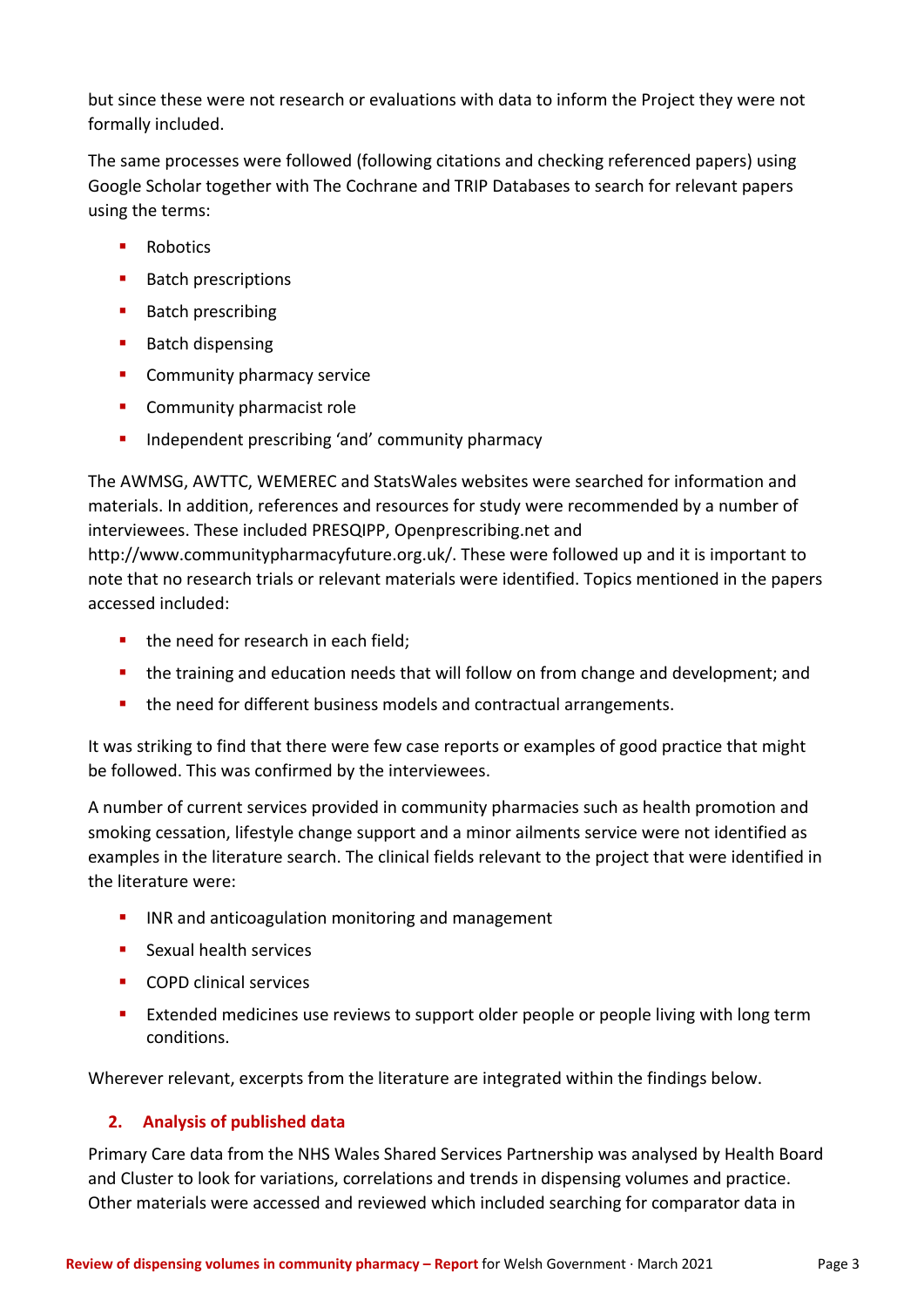England. Data was also supplied by a number of the key stakeholders who were interviewed as part of the project.

### **3. Interviews with key stakeholders**

Individual interviews with 18 stakeholders, and two group interviews (with 10 participants) were undertaken. A breakdown of these interviewees is provided below:

| Respondent category <sup>1</sup>            | No. of interviews | No. of group<br>respondents | <b>Total no. of</b><br>respondents |
|---------------------------------------------|-------------------|-----------------------------|------------------------------------|
| Community pharmacists                       | 5                 |                             | 5                                  |
| Community pharmacy<br>representative bodies |                   | 10                          | 10                                 |
| GPs                                         | $\mathfrak{p}$    |                             | 2                                  |
| <b>NHS</b>                                  | 6                 |                             | 6                                  |
| Other stakeholders                          | 5                 |                             | 3                                  |
| <b>TOTAL</b>                                | 18                | 10                          | 28                                 |

The schedule of questions that was used in the interviews and discussions detailed above drew on the five key questions identified under the terms of review. The interviews typically lasted between 30 minutes and an hour. We were also provided with supplementary written information by some interviewees, which has also been reviewed and integrated with the findings below.

# **REPORT STRUCTURE**

This project engaged with a range of participants who in different ways have a stake in the ongoing debates around community pharmacy. The review team<sup>2</sup> feel that this sample of people represents a robust cross-section of opinion on the work of the organisation.

In Chapter 2 – Findings, for each item of the Terms of Review we gathered and arranged evidence under three headings*. "What people told us"* identifies in respondents' words the main issues they felt needed consideration. As responses came from a range of stakeholders with different interests, we analysed these and provide for the reader the range and weight of opinion under the heading *"Spectrum of Opinion".* Finally, under *"Conclusions"* we have summarised where, on balance of the views expressed, we believe the key organisations should focus their

 $<sup>1</sup>$  It is important to say that people were interviewed on the basis of anonymity as this provided them with an</sup> opportunity to share their views in confidence. The categories in the table are broad descriptors – it should be noted that the 'Other' category included academics and other professional perspectives from organisations both inside and outside of Wales, and other commensurate services within Wales.

<sup>&</sup>lt;sup>2</sup> More on the background and experience of the team can be found at[: https://wihsc.southwales.ac.uk/team](https://wihsc.southwales.ac.uk/team-members/)[members/](https://wihsc.southwales.ac.uk/team-members/)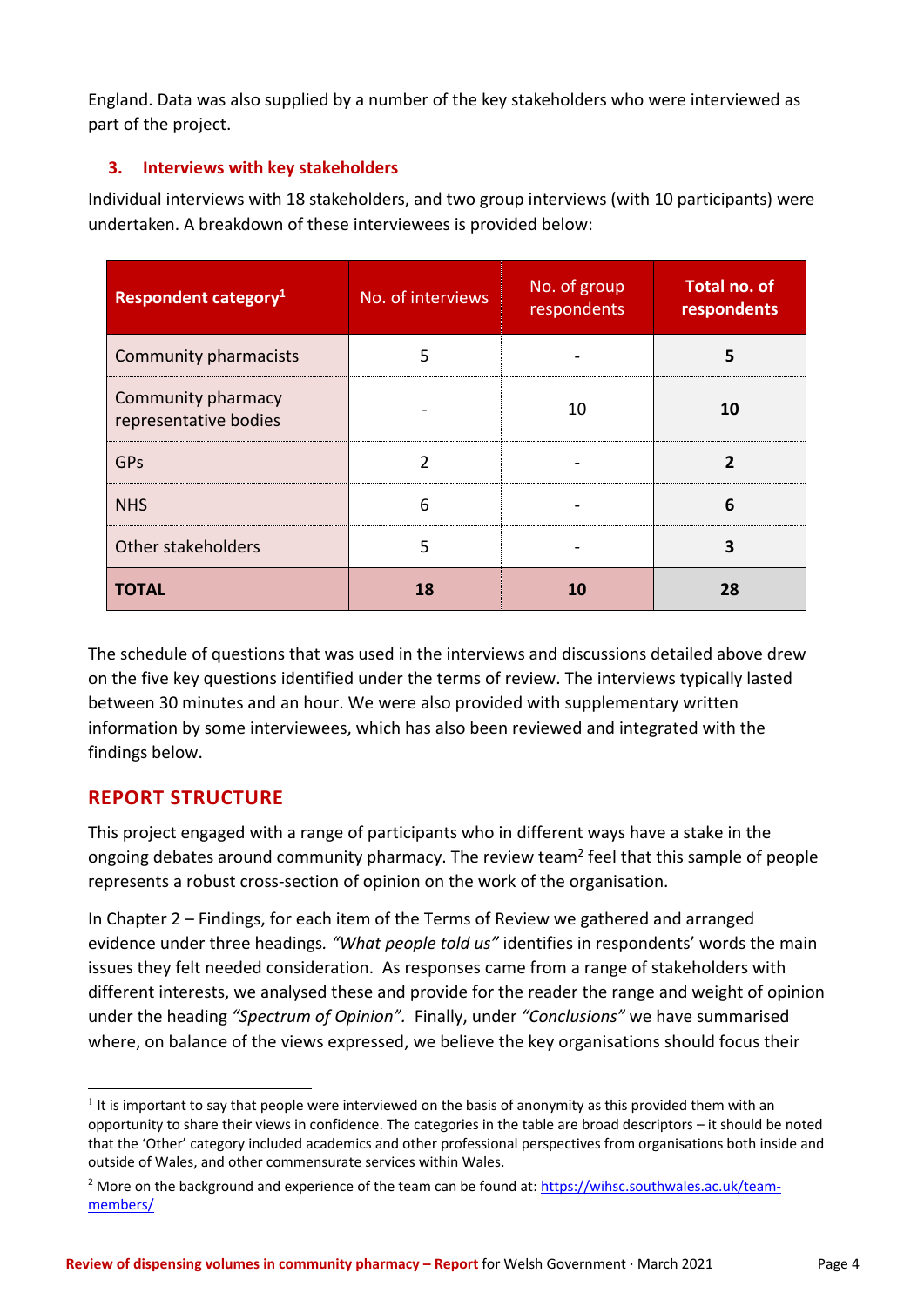attention. The conclusions are the considered opinions of the authors, based on what we think is a balanced sample of the opinions and data we gathered.

In Chapter 3 – Areas for Further Consideration, we have reflected on a range of issues that came from the discussions, but were technically 'out of scope' given the terms of the review. These focused on the things in the broader 'landscape' of community pharmacy that will need to be considered as part of a plan for action. They are designed to help work through the key decisions required to establish clarity on a future direction.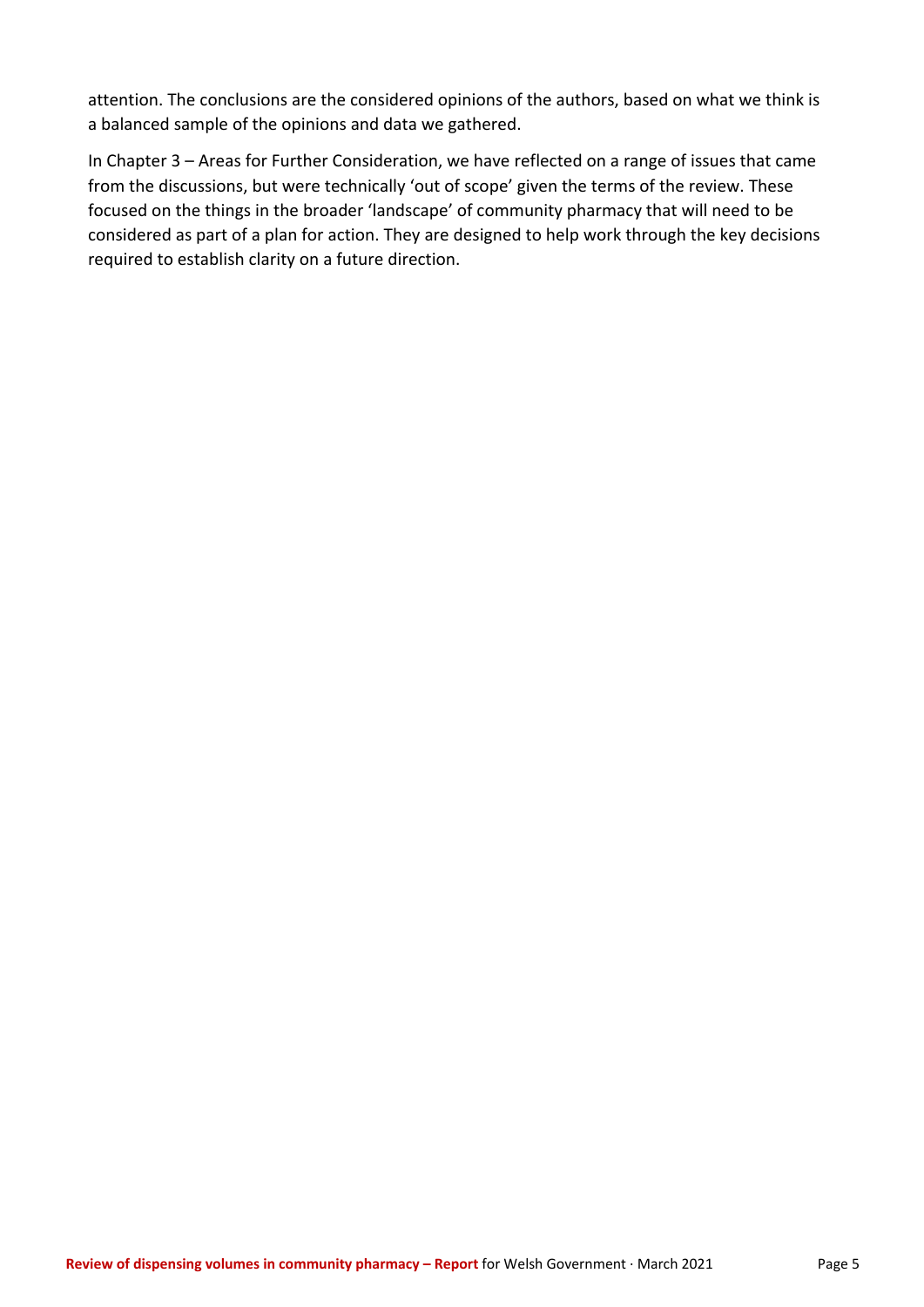# **2. FINDINGS**

<span id="page-6-0"></span>This chapter presents the findings of our work based on the data we have collected. What follows is a discussion of each of the five key questions within the Terms of Review, providing the main issues that were raised in the interviews/discussions, the spectrum of opinion offered by respondents, and a conclusion about each.

# <span id="page-6-1"></span>**2.1 MEASURES TO REDUCE PRESCRIBING VOLUMES**

### **What people told us/what we found**

- 1. Prescribing intervals
- Many GPs are already issuing 12-month authorisations for simple chronic conditions such as asthma. COVID-19 has amplified and exacerbated these behaviours. The chart below presents data from Wales on the impact of COVID-19 on repeat prescribing behaviours, and the variation between health boards is interesting to note:



Source: Date Request to Primary Care Services, NHS Wales Shared Services Partnership – 'Repeats Dispensed'

In comparison to the rest of the UK, Wales is perceived as being behind other countries in extending prescribing intervals beyond 28 days. The Company Chemists Association shared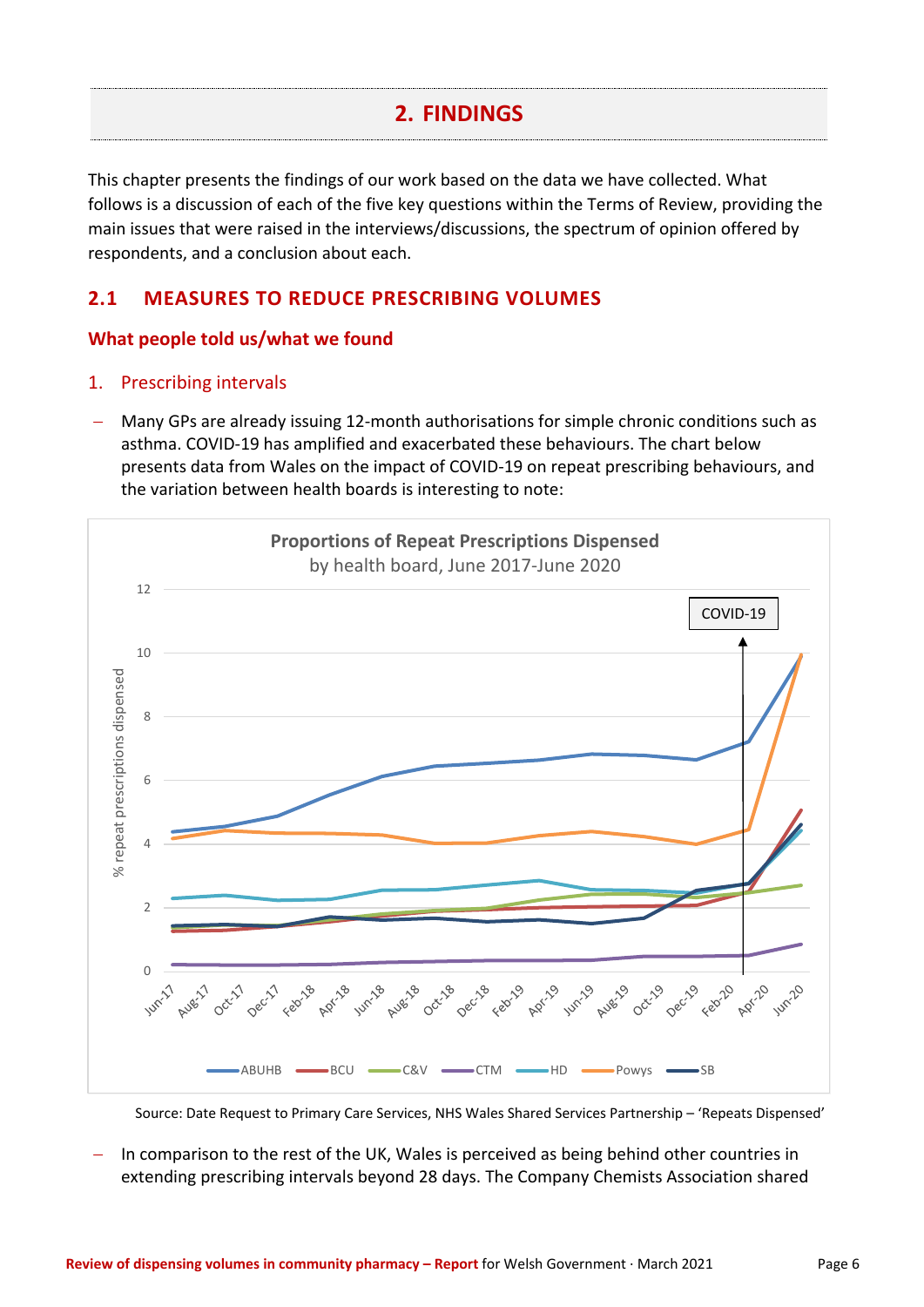the graph below which provides an interesting insight into the differences in Period of Treatment (POT) intervals of >30 days across the UK (for medicines where POT is calculable):



Source: Community Chemists Association

- The original source of the 28-day interval guidance appears to be a 2010 report from York followed up by Welsh Government guidance in 2012. $3$  The original focus is on saving wastage in the medicines budget, usually driven by HB pharmacists.
- The belief that script lengths of >28 days increases waste of medicines to a significant degree is now not widely held or accepted by community pharmacy. It is also felt that operating to minimise waste in the medicines budget is not cost effective or efficient given average script costs, and any financial saving is insignificant compared to the opportunity cost of the time of community pharmacists and healthcare professionals spent in chasing waste.
- − There is evidence that longer dispensing periods improve patient adherence and such longer periods of time are preferred by them. However, it is important to note that this study did not engage with patients, nor with patient groups.
- There are strong calls for greater trust and responsibility to be placed with community pharmacists to make determinations about intervals when they are dispensing for patients that they know well. The current system offers no discretion to community pharmacists and many felt that as they have good and long-standing relationships with many patients, there is scope for thinking about offering some latitude on intervals and quantities of products dispensed.

<sup>&</sup>lt;sup>3</sup> The Welsh Government guidance referred to can be found at: [https://awmsg.nhs.wales/files/guidelines-and](https://eur03.safelinks.protection.outlook.com/?url=https%3A%2F%2Fawmsg.nhs.wales%2Ffiles%2Fguidelines-and-pils%2Fall-wales-review-and-guidance-for-prescribing-intervals-pdf&data=04%7C01%7Cmark.llewellyn%40southwales.ac.uk%7C411f3f46389e4261977308d8a1cf8fa2%7Ce5aafe7c971b4ab7b039141ad36acec0%7C0%7C0%7C637437260148064041%7CUnknown%7CTWFpbGZsb3d8eyJWIjoiMC4wLjAwMDAiLCJQIjoiV2luMzIiLCJBTiI6Ik1haWwiLCJXVCI6Mn0%3D%7C1000&sdata=FNU%2BEv%2FS%2FV2Qu2oHYsjYda%2FXbFMk7qUeoLm9QSrjz4Y%3D&reserved=0)[pils/all-wales-review-and-guidance-for-prescribing-intervals-pdf/.](https://eur03.safelinks.protection.outlook.com/?url=https%3A%2F%2Fawmsg.nhs.wales%2Ffiles%2Fguidelines-and-pils%2Fall-wales-review-and-guidance-for-prescribing-intervals-pdf&data=04%7C01%7Cmark.llewellyn%40southwales.ac.uk%7C411f3f46389e4261977308d8a1cf8fa2%7Ce5aafe7c971b4ab7b039141ad36acec0%7C0%7C0%7C637437260148064041%7CUnknown%7CTWFpbGZsb3d8eyJWIjoiMC4wLjAwMDAiLCJQIjoiV2luMzIiLCJBTiI6Ik1haWwiLCJXVCI6Mn0%3D%7C1000&sdata=FNU%2BEv%2FS%2FV2Qu2oHYsjYda%2FXbFMk7qUeoLm9QSrjz4Y%3D&reserved=0) The original 2010 report from the York Health Economics Consortium, School of Pharmacy (Evaluation of the Scale, Causes and Costs of Waste Medicines) is available from: http://php.york.ac.uk/inst/yhec/web/news/documents/Evaluation\_of\_NHS\_Medicin [es\\_Waste\\_Nov\\_2010.pdf](https://eur03.safelinks.protection.outlook.com/?url=http%3A%2F%2Fphp.york.ac.uk%2Finst%2Fyhec%2Fweb%2Fnews%2Fdocuments%2FEvaluation_of_NHS_Medicin%2520es_Waste_Nov_2010.pdf&data=04%7C01%7Cmark.llewellyn%40southwales.ac.uk%7C3627d0141d7f4bba7b8608d8a031e4db%7Ce5aafe7c971b4ab7b039141ad36acec0%7C0%7C0%7C637435486978126712%7CUnknown%7CTWFpbGZsb3d8eyJWIjoiMC4wLjAwMDAiLCJQIjoiV2luMzIiLCJBTiI6Ik1haWwiLCJXVCI6Mn0%3D%7C1000&sdata=0qxlRbuqjkJmdzVFz0Pgfs%2BF2FCktqql2yiZHGahhKU%3D&reserved=0)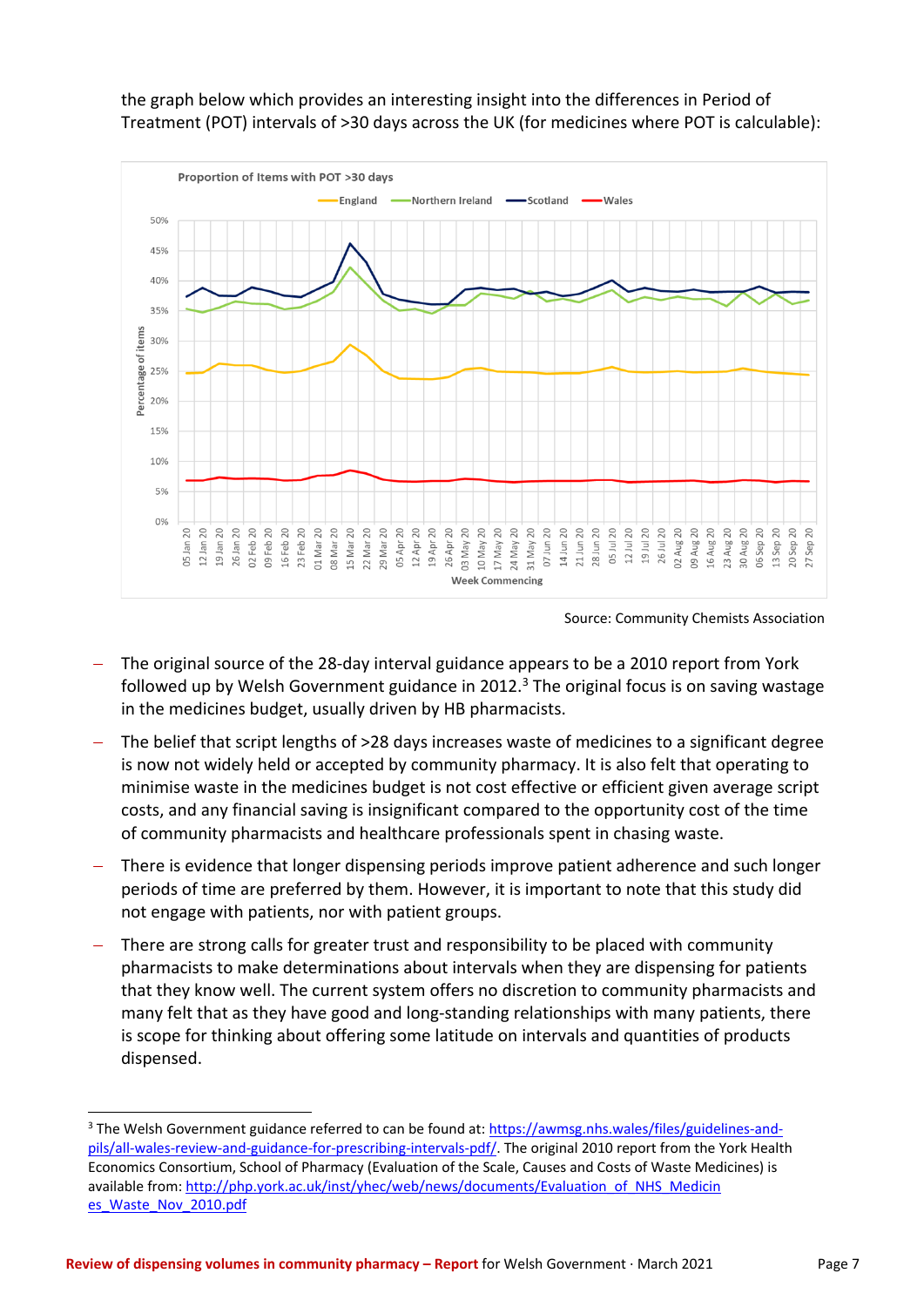### 2. Non-medicine items

### *Gluten free*

- − There was little support for providing these items through community pharmacy, particularly now there is a good range in many supermarkets.
- − Some areas have already instigated changes such as points systems, centralised supply, direct to patient delivery.
- − Participants reported that some areas that had moved all gluten free products to be classified as items of low clinical value and stopped NHS provision.
- − The pilot projects in Hywel Dda UHB seemingly offers an interesting alternative whereby people who receive a prescription for gluten free products receive a monetary amount instead of the product. The sum of money has been assessed to cover the cost difference between the gluten free version and its equivalent which contains gluten. Uptake has been good, and this has proved a popular alternative for the vast majority of people in the pilot scheme to receiving these items on prescription via community pharmacy.

### *Stoma products/appliances*

− Several respondents described that this work had largely been taken away from community pharmacy by both hospital discharge and community centralised contractor systems which provide direct delivery to patients.

#### *Dressings*

- − Overall, the prescription system for dressings is seen as very inefficient leaving community pharmacy with problems of storage, waste and admin.
- − Positive feedback was received about the centralised Online Non Prescription Ordering Service (ONPOS) system which was thought to work well in Wales. There was one mention of this being replaced by FORMEO, an even more efficient IT system for the management of wound care supplies.
- − Some informants did have concerns about the potential impacts of any changes for community pharmacies that provided large quantities of dressings to care and nursing homes.

### 3. Items of low clinical value

- − The All Wales Prescribing Advisory Group (AWPAG) and health boards pharmacists have been working hard to drive down the use of items of low clinical value for some time in order to save money on the GP prescribing budget.
- Analysis of the data provided to us indicates that this is no longer a significant issue for most primary care clusters in Wales – these items represent a very small percentage of the overall dispensing volume, but there is wide variation across Wales.
- − General practice data shows a similar range of variations. Informed discussions can identify:
	- what is safe: thresholds above or below which there may be concerns
	- **■** what is best practice and where actions may need to be focused.
	- whether an "all-Wales approach" or initiative is required or will be effective.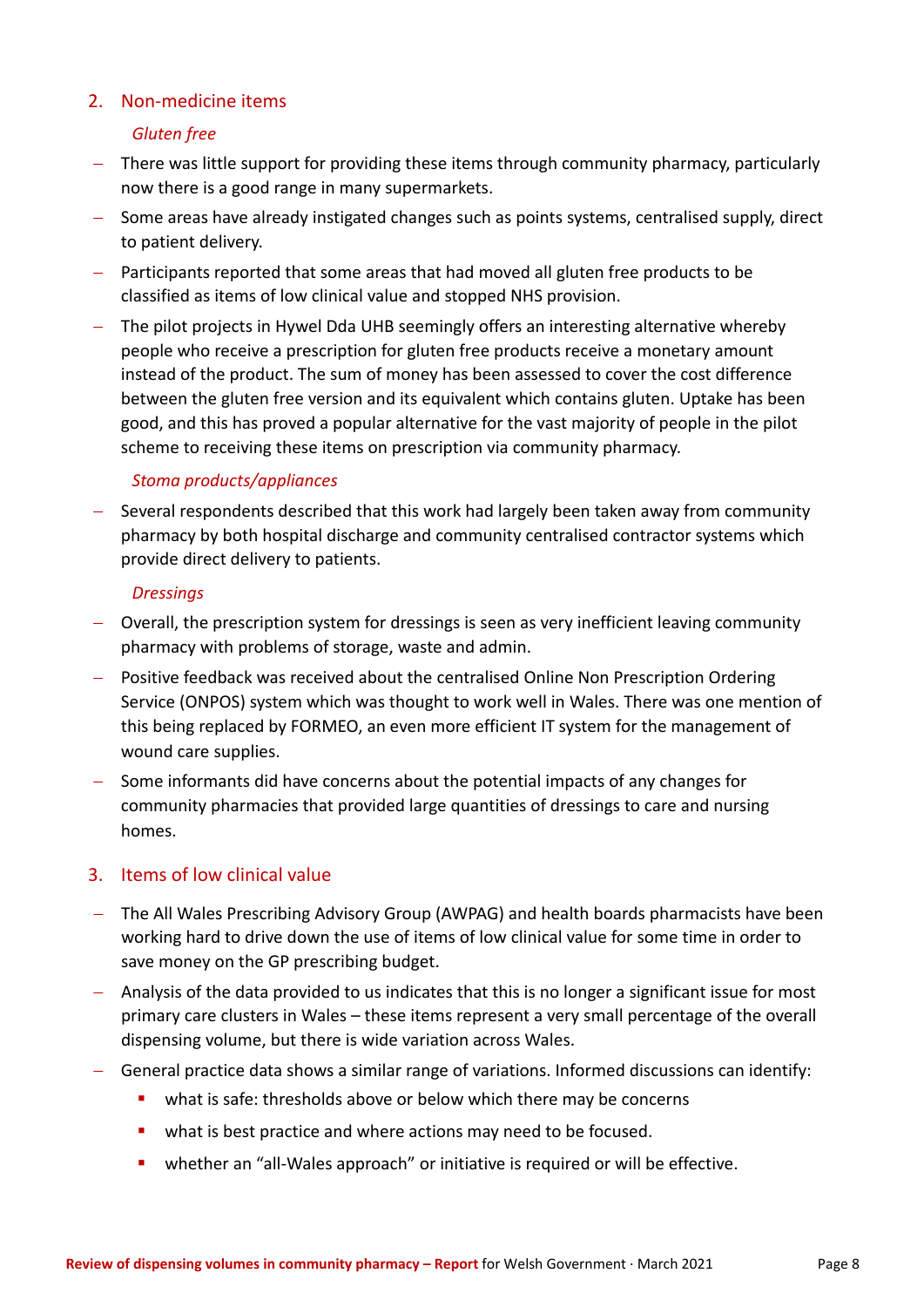

Source: Data Request to Primary Care Services, NHS Wales Shared Services Partnership – 'BNF Category Report'

− An All-Wales approach is unlikely to be required to address the issues that underlie the variation in the continuing prescribing and dispensing of 'Low Value Items' as presented in the data table below.

|                              | <b>Number of clusters by category</b> |                |                 |  |
|------------------------------|---------------------------------------|----------------|-----------------|--|
| <b>Health board area</b>     | Less than 0.10%                       | $0.11 - 0.15%$ | More than 0.16% |  |
| <b>Aneurin Bevan UHB</b>     | 5                                     |                | O               |  |
| <b>Betsi Cadwaladr UHB</b>   | 11                                    | 3              |                 |  |
| <b>Cardiff and Vale UHB</b>  | າ                                     |                | O               |  |
| <b>Cwm Taf Morgannwg UHB</b> |                                       |                | 4               |  |
| Hywel Dda UHB                | 3                                     |                | 3               |  |
| Powys THB                    |                                       |                |                 |  |
| Swansea Bay UHB              |                                       |                |                 |  |

Source: Data Request to Primary Care Services, NHS Wales Shared Services Partnership

− The variation of the data in Cwm Taf Morgannwg provides an example to inform discussion. As presented in the chart overleaf, the South Merthyr cluster has the highest value for the percentage of items prescribed categorised as 'low value' in Wales. There may be local reasons for this, such as having small general practices, single handed surgeries who often do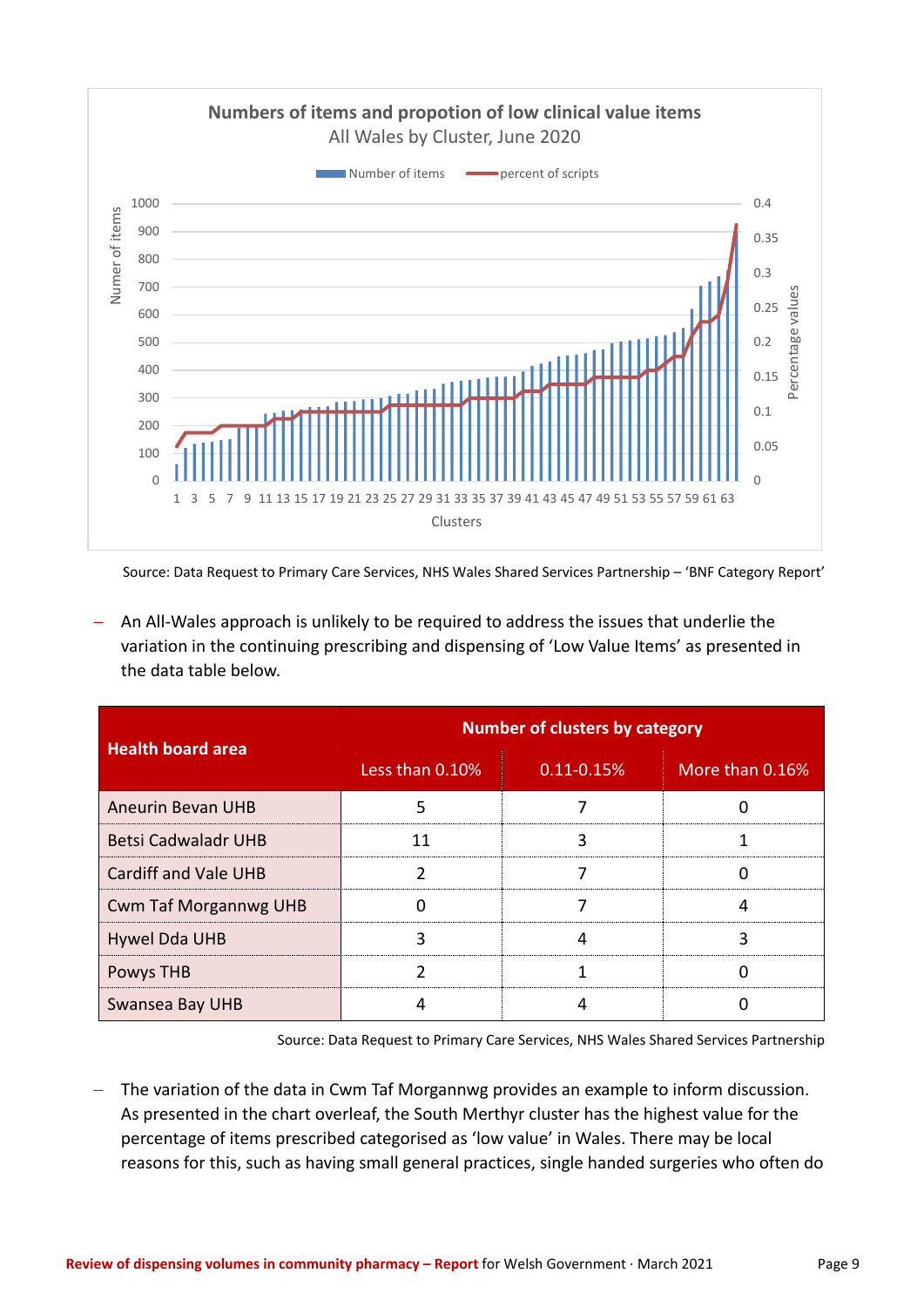not participate in cluster or health board activities, or GPs who have strong views about national guidance and their relationship to it.<sup>4</sup>



Source: Data Request to Primary Care Services, NHS Wales Shared Services Partnership – 'BNF Category Report'

- It is clear therefore that there will be cluster-specific factors relevant to those clusters with higher proportions of items of low clinical value.
- Evidence from the English experience is that efforts to further reduce the dispensing of items of low clinical value have reached a point of diminishing returns.

#### **Spectrum of opinion**

There was a consensus that the 28-day prescribing period is driven by WG guidance from a number of years ago and that a review of this is overdue. There was a significant body of opinion that suggested that in areas where there are higher levels of prescriptions for low clinical value it is likely to be due to cultural factors such as patient expectations and GP behaviour in 'managing' patient demands and their own time. Most agreed that a review of non-medicine items was also overdue and that efficiencies could be made, building on the lessons learned in parts of Wales where new practice has been tried. There was less consensus on what alternative supply channels were best with a minority favouring supply staying with pharmacy, but with improved administrative systems in place. Patient preferences for sourcing their gluten-free products, appliances and dressings were mentioned, and the evidence from the Hywel Dda pilot appears to suggest that on the whole patients want to have greater control over some of these aspects of their care.

#### **Conclusions**

The policy of 28-day prescribing to save wastage in the medicines budget is widely adhered to, but there are legitimate questions to answer over the extent to which the prescribing period

<sup>4</sup> This was demonstrated by detailed reviews of prescribing by general practitioners in Cwm Taf in 2015-2017.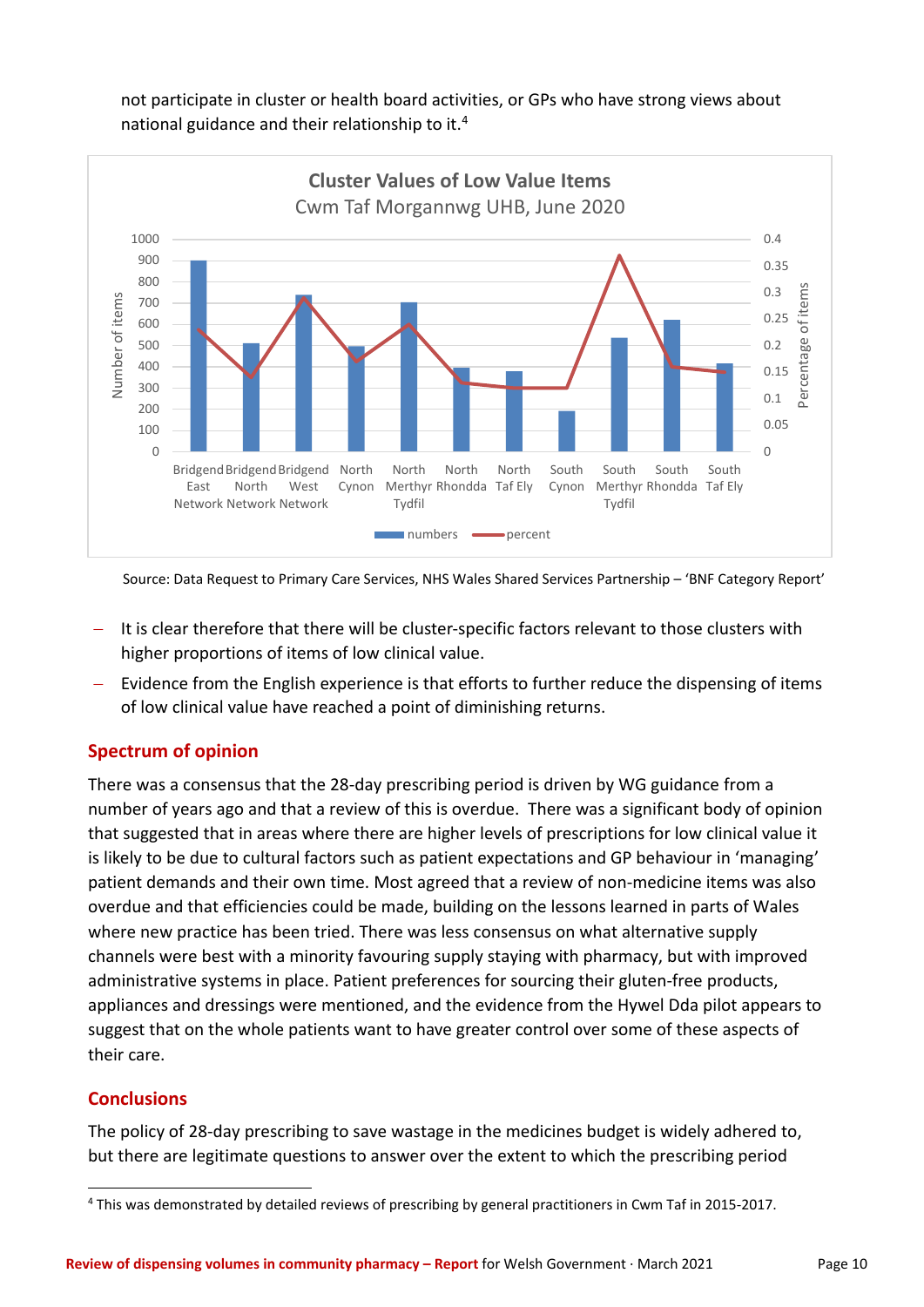could be extended and therefore should be reviewed. In addition, the work on reducing dispensing items of low clinical value seems to have reached a point of diminishing returns – indeed it may even be distracting from other work and so should also be reviewed. There is a mixture of approaches to the supply of non-medicine items and it seems that some efficiencies could be made by sharing best practice and standardisation. This may well involve alternative supply routes to community pharmacy. Most respondents now feel that further pursuit of reductions in items of low clinical values will yield very little return on investment, perhaps with the exception of a focus on a small number of outlying clusters.

It is important to reflect that changes to practice to save time will (or may) have an impact on dispensing fees. It is difficult to ascertain the 'reality' (whether known or estimated) of the potential links between time and income within community pharmacies.

# <span id="page-11-0"></span>**2.2 IMPACT OF MEASURES TO REDUCE PRESCRIBING VOLUMES**

There is some overlap in the responses we received to this question with section 2.4 below on the 'materiality' of changes. As such these sections should be read in parallel.

# **What people told us/what we found**

- 1. Prescribing intervals
- − Extending prescribing intervals is universally seen as a real opportunity to save the workload of community pharmacists on repeat scripts and is overdue for detailed investigation.
- − Of the three areas of focus (prescribing intervals, non-medicine items, and items of low clinical value), this is the only area where any 'material' gains in community pharmacist time could be made.
- − However, a release of time is dependent on several factors and it has proved difficult to provide accurate estimates of the amount of time saved, as:
	- Pharmacy ways of working and GP prescribing behaviour vary so much across Wales;
	- **•** Prescribing intervals should be individualised to the patient and their medicine based on the nature of the community pharmacist/patient relationship, patient preference and attitudes to risk;
	- It is inter-dependent on other factors such as use of technicians, independent prescribing status, and the whole set-up of the community pharmacy;
	- Technological and e-prescribing advances could have a significant impact, but to date their implementation is very limited; and
	- **•** There has been no assessment of how many actual prescriptions would be saved, and the extent to which this 'notional time saving translates into 'actual' time that can be released to do other things. For example, doubling the prescribing intervals won't halve the dispensing activity in a linear fashion.
- − In part this is a function of the difference between the 'notional' time that is saved in theory should prescribing intervals be extended, and the 'actual' time that might be banked across the working day in a community pharmacy.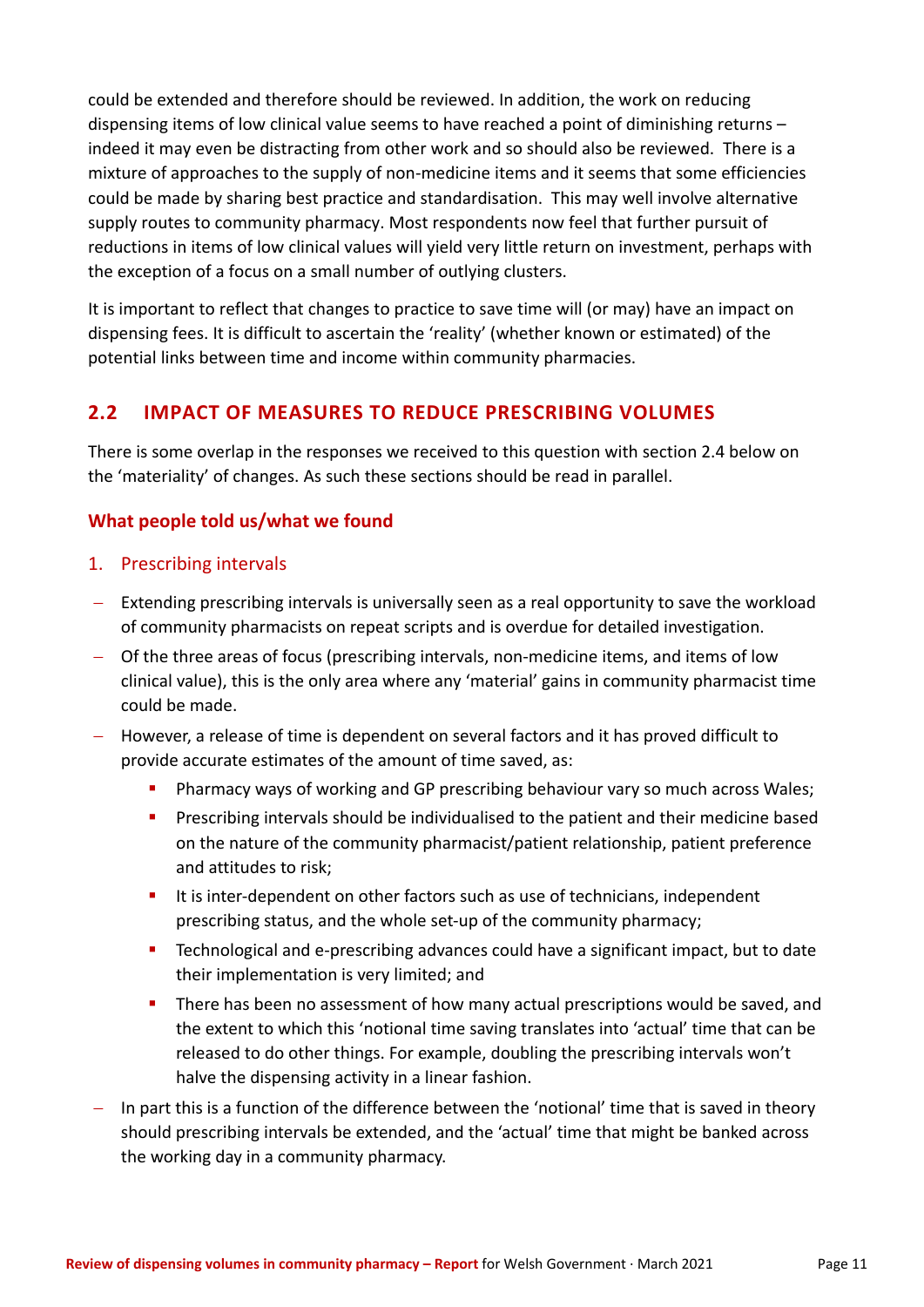#### 2. Non-medicine items

#### *Gluten free*

- − Most respondents complained about the amount of work involved in sourcing, ordering and storing these products, and could find little or no rationale for continuing to provide such items for the vast majority of people who need them.
- − Reducing the amount of gluten free dispensing is seen as an opportunity to save time in some areas. As above, it is difficult to estimate time savings as models of provision seem to vary currently. The Hywel Dda pilot offers an alternative set of arrangements that are welcomed by the majority of patients who participated in the pilot programme, and could provide a template for others parts of Wales should WG decide to take this forward.

#### *Stoma products/appliances*

− There wasn't a lot of evidence presented on these sorts of products. When it was mentioned in discussion, most people saw this as a minor item which has little impact on workload.

#### *Dressings*

− Although loss of income was mentioned in respect of dressings, the majority of participants were of the opinion that taking this work away from community pharmacy would be a beneficial change for most community pharmacies. It is important to note that this is a significant income stream for the small number of community pharmacies that support large care homes.

#### 3. Items of low clinical value

− These items are not a significant part of community pharmacy as demonstrated by the graph above. The work associated these items are likely to be substituted with OTC conversations with patients.

### **Spectrum of opinion**

In respect of the amount of time that would be saved by extending prescribing intervals, we had estimates of savings in pharmacist dispensing time ranging from 5% and 75% but these are subjective and observational assessments. No-one has yet done an analysis of the actual impact on the time of community pharmacists, and without this, it is difficult to be definitive about the quantum of time that would be saved. In addition, the practice of community pharmacy may need to be considered before actual amounts of time and resource could be released to do other things. There was seen to be some capacity and time release in alternative supply routes for nonmedicine items, but on balance it was not seen as significant, and it was thought to be more a case of removing the irritations of sourcing, queries and storage than making a substantive contribution to capacity release. No one really saw items of low clinical value as saving much time and further focus might cost time.

#### **Conclusions**

The locus of estimates on the amount of time that could be released by extending prescribing intervals was between 20 and 30%. This was seen as a fair 'starting point' for estimates of capacity release, and in the absence of a formal calculation, is a good working assumption from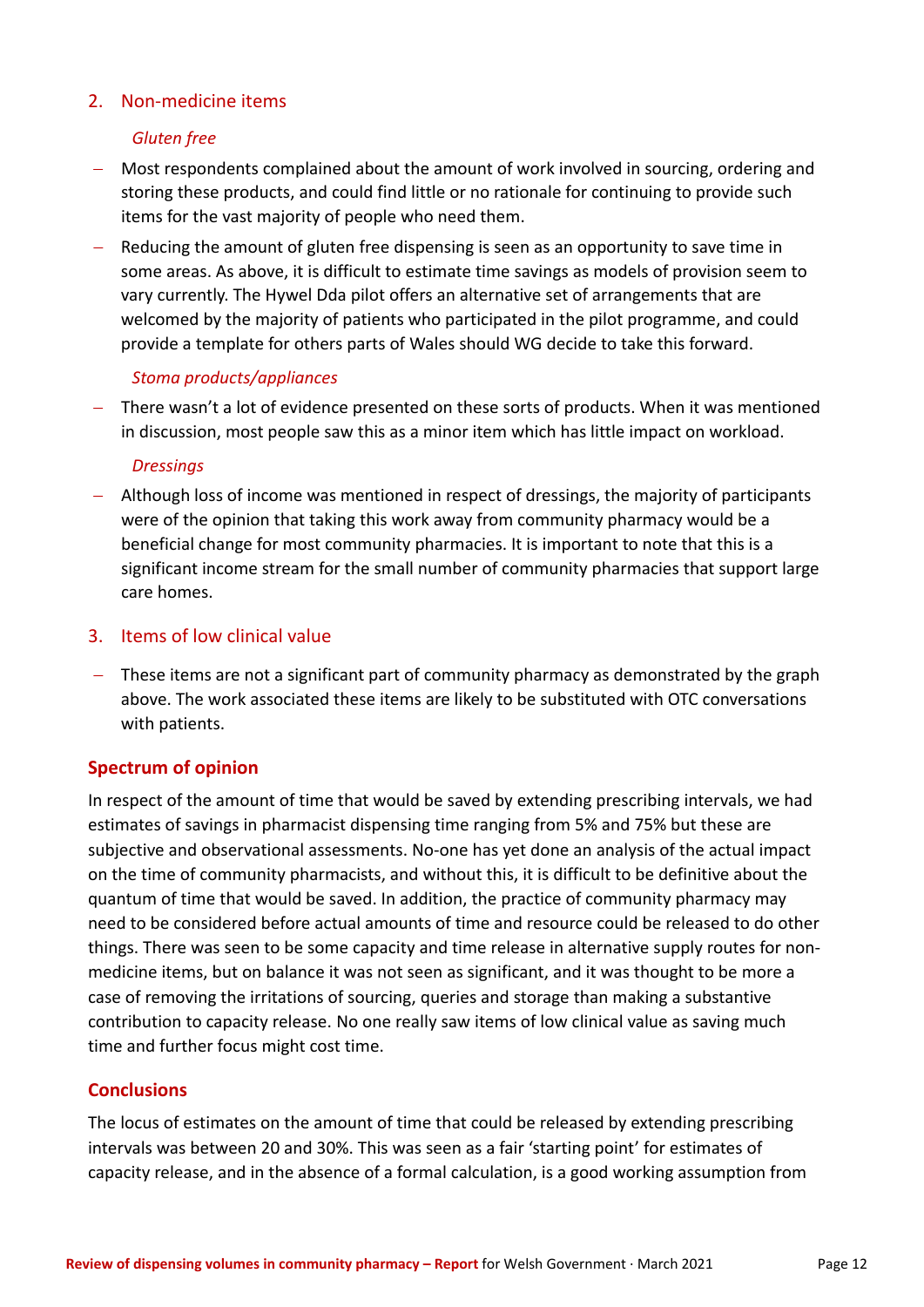which to proceed. However, it is drawn from a very wide range of estimates (from 5% to 75%) and it would need to tested in practice before and decisions were made on the basis of it.

This estimate of time that might be released is contextual and situational – it is dependent on current working practices, such that if community pharmacies wish to realise some of this potential gain to use for other activities like clinical services, they will need to think about how their work is currently structured. It may be necessary to transform their day-to-day practice before such time savings could become material. A limited amount of time and irritation could be released if non-medicine items were removed; even less from items of low clinical value.

# <span id="page-13-0"></span>**2.3 BENEFITS/DISBENEFITS OF MAKING CHANGES**

### **What people told us/we found**

### 1. Prescribing intervals

- − The benefits associated with extending prescribing intervals included the release of (potentially significant) amounts of community pharmacist time linked to the workload around repeat scripts. This would free them up in order to undertake clinical services within pharmac, alongside the (perceived) benefit of improved patient adherence and preference.
- − The two main dis-benefits mentioned were loss of income to community pharmacies and the need to manage the risk for individual patients and their medicines. In addition, the unexpected negative consequences of reduced patient and healthcare professional contact was a constant theme.
- − Concerns were expressed about the potential unintended consequences of reducing the opportunities for routine contacts between patients and their pharmacy teams if prescribing intervals were increased. Many respondents noted that it was often older people with longterm conditions who would from time to time "pop in and take the opportunity to ask a question."
- In addition, several areas for consideration prior to making changes to practice in respect of undertaking more clinical services were given. There is a need for a managed change to mitigate any risk to practice viability, and to manage the impact on the supply chain and potential patient acceptance or confusion. None of these was seen as insurmountable by those who had made such changes, and should be seen as a part of a process of change.

### 2. Non-medicine items

- The main benefits here were around the potential saving in administrative time dealing with ordering/sourcing/queries and the challenges of storage. Again, evidence from the Hywel Dda pilot is instructive in this context, but it was noted that the ambition of WG is key to understand here as to whether the scheme should be adopted and rolled-out nationwide, or whether a more stepped change in the current arrangements is promoted.
- − No disbenefits were identified in respect of non-medicine items, apart from a loss of community pharmacy income, but this was not seen as being significant and would be outweighed by the benefits.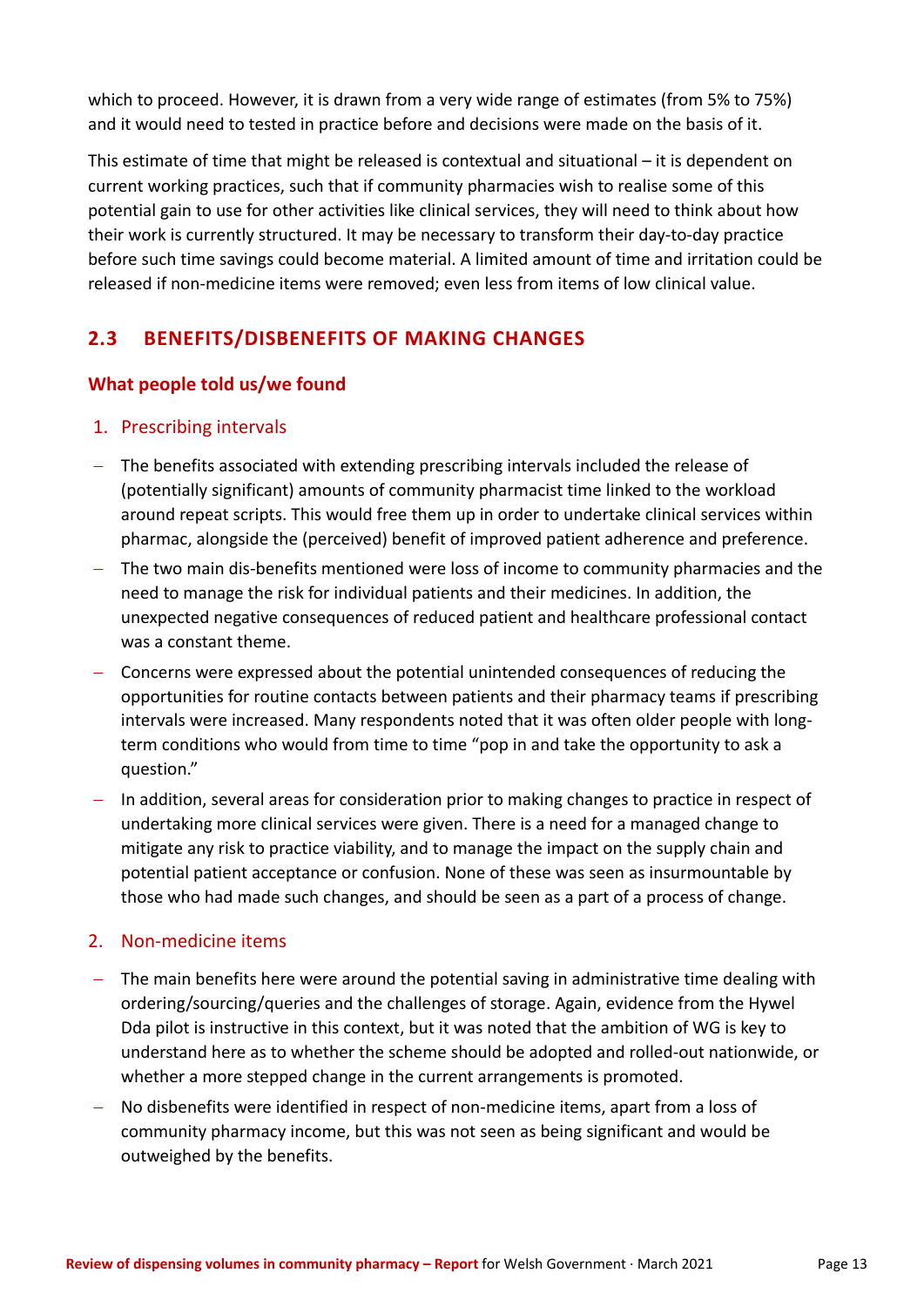There was some variation in opinion on what patients would prefer. Again issues around inclusivity from the Hywel Dda pilot suggest that there are benefits to patients in having alternative supply routes. There is however a caveat that for patients living in areas where the commercial offer (from supermarkets for example) is limited, or where they have limited access to supermarkets and alternative providers (in rural parts of Wales for example), the community pharmacy offer should remain in place.

### 3. Items of low clinical value

- As noted above, there was little benefit to community pharmacy workload to be achieved by pursuing this further.
- − Most respondents mentioned the potential for increasing inequalities in health where patients have to pay for alternatives to a prescription item that they wish to continue to use.

# **Spectrum of opinion**

Most respondents described some benefits to extending prescribing intervals, but similarly many highlighted the potential for disbenefits: notably the loss of community pharmacy income without an adequate replacement and clarity over patient preferences. The limited evidence we have suggests that generally patients preferred longer intervals, although it is important to note the point that was made above about the reduced 'informal' patient/community pharmacy contacts. All participants agreed that the change would have to be carefully managed.

Apart from some loss of income, most respondents agreed that the benefits outweighed the disbenefits of removing non-medicine items from community pharmacy supply. We had a range of anecdotal evidence that the reduced opportunities some patients would have to meet a healthcare professional would also be a disbenefit. The disbenefits identified to reducing/eliminating non-prescription medicines were similar to those noted previously around the potential for increasing health inequalities.

# **Conclusions**

It would seem that there is, on balance, a benefit to all parties in extending dispensing intervals if the issue of community pharmacy income and thus practice viability can be satisfactorily addressed. Similarly, on balance, there would appear to be benefits in rationalising and in some cases removing non-medicine items from community pharmacy practice, though the time saved may not immediately be 'material' in the way that it is described in section 2.2. Any further push on items of low clinical value might save some community pharmacist time, but this is likely to be marginal and indeed might actually result in some time increase as patients seek alternatives.

# <span id="page-14-0"></span>**2.4 MATERIALITY OF TIME SAVED**

As mentioned above, there is some overlap here with Section 2.2 on the 'impact' of changes.

# **What people told us/we found**

- 1. Prescribing intervals
- − Of the areas suggested, this is the only one felt to be worth further detailed consideration.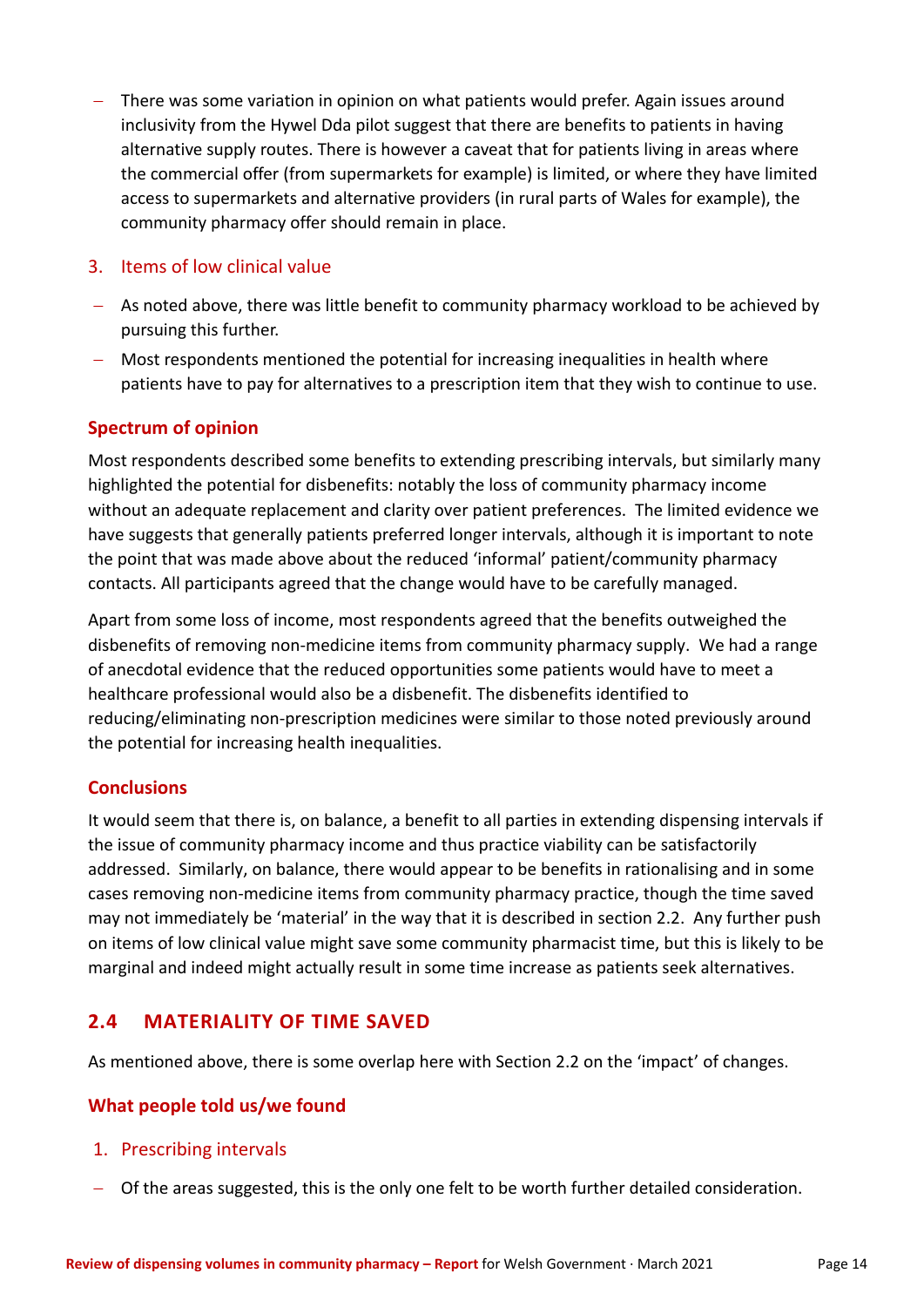- This was based on the fact that this has the prospect of delivering 'material' changes in terms of capacity released and potential for time to be saved.
- However, as noted in section 2.2, it was not possible to estimate savings with any degree of confidence.
- 2. Non-medicine items and Items of low clinical value
- − There were some benefits, but no material gains in time perceived in these domains.

### **Spectrum of opinion**

There was a huge range of estimates in potential time saved by extending prescribing intervals. Some spoke from experience of having introduced significant changes to their working practices including, but not limited to, independent prescriber status, employment of Accredited Checking Technician (ACTs) and the introduction of different types of technologies. Some had no experience of these changes and struggled to envision the sort of changes that others had made within the context of their own circumstances.

Linked to the above point, there was some discussion about the 'useability' of time freed up in this way. Everyone would accept that as it would comprise many, tiny intervals it would not and could not be easily 'set aside' to offer clinical services. However, those who had reorganised their practice, and the way they organise their time, were confident it would help as work could be grouped, many dispensing activities could be run by technicians and the community pharmacist could therefore fit their clinical checks around the provision of clinical services.

It is therefore right to be cautiously optimistic at this stage that time can be released within the working day for community pharmacists to do other types of work, but that time 'savings' are only achievable by making changes in working practices that may not be available to all community pharmacies. As noted above, being able to release up to 20-30% of a community pharmacist's time may be a reasonable estimate and 'starting point' assumption if all other things are equal, but more work is needed to provide a firmer basis for this estimation.

### **Conclusions**

No-one argued that making changes to prescribing intervals, non-medicine items and items of low clinical value are sufficient alone to bring about transformational change. However, some saw this creation of 'headroom' (whether 20-30% or not) as providing community pharmacies with the ability to begin to make change happen, and then to build on success. There is a potentially virtuous cycle here, but one which could take a long while to deliver.

# <span id="page-15-0"></span>**2.5 BARRIERS AND ENABLERS OF CHANGE**

### **What people told us/we found**

In discussions, the barriers and enablers of change in community pharmacy were identified in general terms, not just the three specific areas in the Terms of Review. A number of these issues are reflected in the 'areas for further consideration' in chapter 3 below as they sat outside these Terms.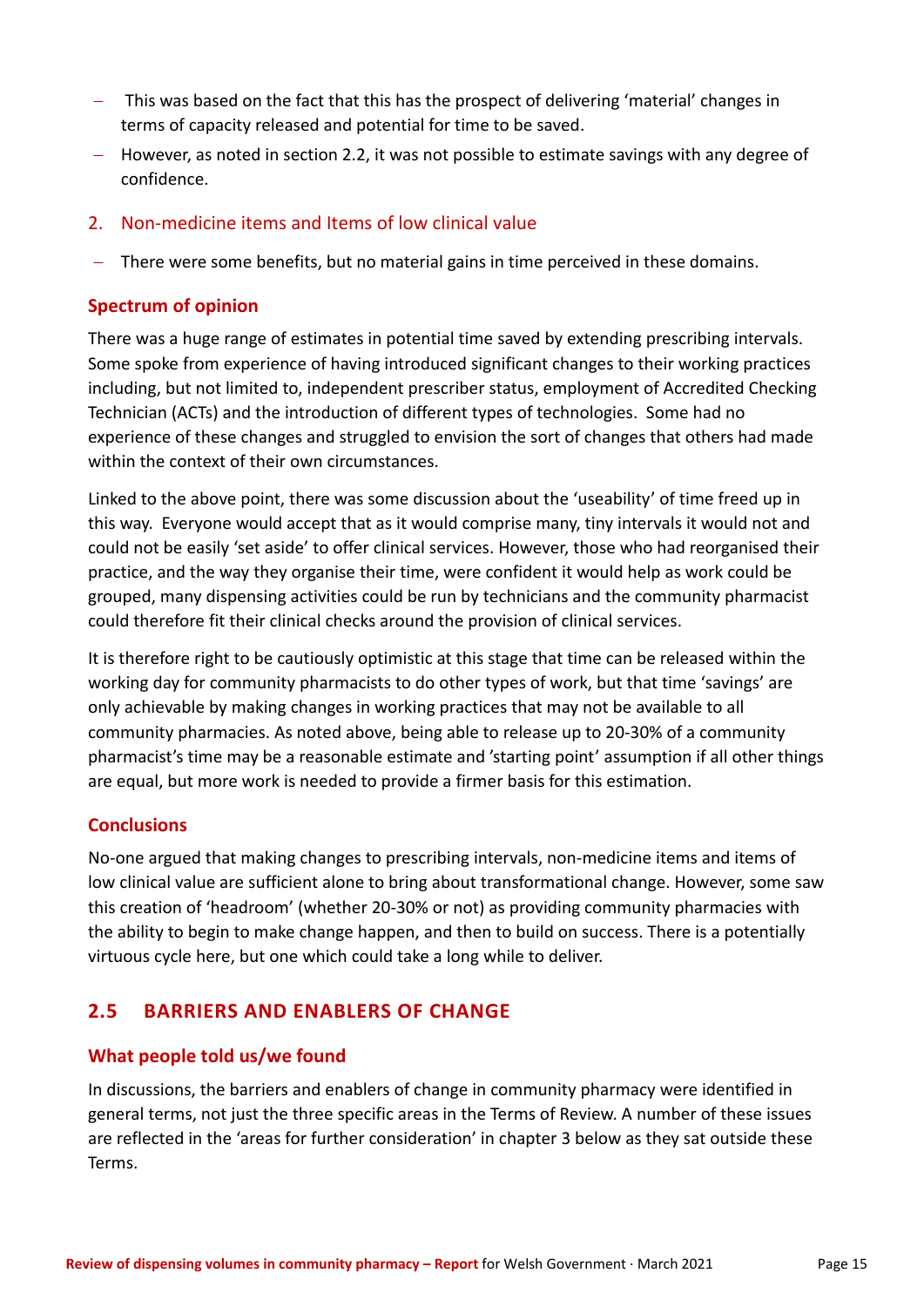### 1. Barriers

- − Without a clear 'roadmap' and associated business case for change, there is a lack of willingness from community pharmacists to invest their own money in training, staff and equipment.
- − There is an underlying concern that the income from clinical services would not adequately replace income from dispensing activity.
- − The approach of some community pharmacists to risk is compounded by a lack of legal frameworks, changes in regulations and other precedents to support new ways of working.
- − The variability in the attitude of health boards to providing opportunities for clinical services (and their value) gets in the way of change being made.
- − A lack of IT infrastructure is a barrier to the transformational projects that are envisaged within community pharmacy.
- − There is limited knowledge amongst the majority of what has been achieved by the minority in respect of the change to clinical services.
- − There is a lack of support available to produce feasible business cases for change.

### 2. Enablers

- − A national contract for clinical services offering the opportunity for reasonable return, would provide an incentive for change.
- − Changing the pharmacy contract to enable more efficient practices to be developed, particularly in smaller businesses and smaller chains. One example of this would be around pharmacists in practices having to chase marginal savings themselves on generic medicine supply whereas larger chains have people who have this as their role.
- − Changes to the contract could also provide the framework for community pharmacies to plan to move to provide more clinical services, and make the necessary changes to their staff and other routine activities, in a similar manner to the way in which GPs were incentivised and supported to introduce improvements in their services.
- − More pharmacists qualified as independent prescribers looking for the opportunity to use their skills could enable change to occur.
- − Increased support for practices to improve their effectiveness through more efficient working practices, which could mean support for developing new ways of working and business cases. Smaller practices might not have the time/resource to step back and do this pre-work. It could also include scheduling of work and utilising pharmacy assistants and technicians more widely and more effectively.
- Improved local collaboration through whole system working with GPs and other community services as an important component of Cluster Network Development.

### **Spectrum of opinion**

There wasn't a clear spectrum of opinion in respect of enablers and barriers. Rather, it is easier to describe the comments received in terms of different dynamics. The first was between those that had made changes towards a more clinical services form of practice and those (in a much larger group) that had maintained traditional dispensing practices. The second was in the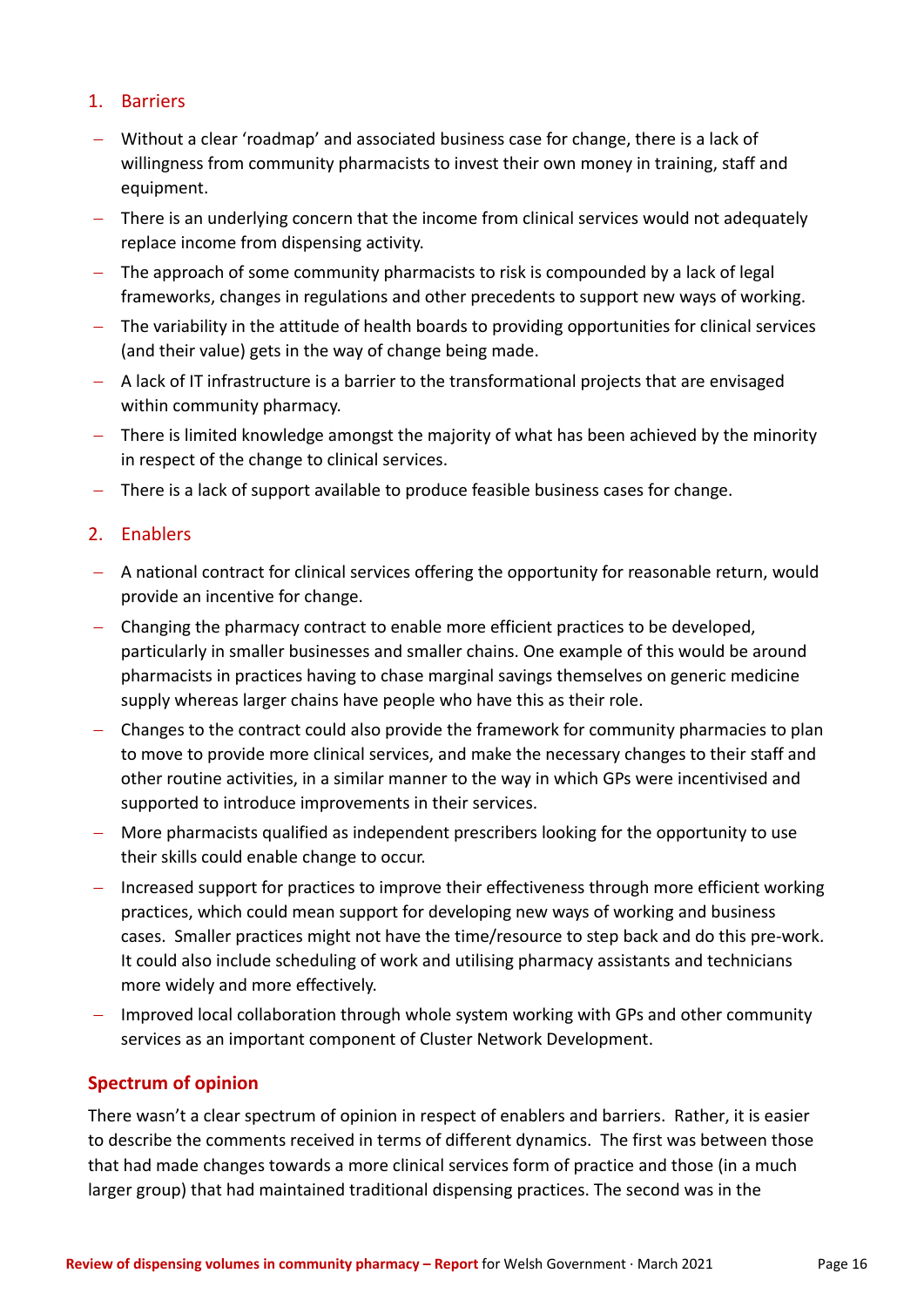significant differences in the attitudes to change between larger and smaller businesses. This was not so much about the theory, ability or willingness of people to change, but more about their business models and the importance of different income streams for different CP businesses within the contractual framework. A third dynamic was in the ability and willingness of community pharmacists to take risks, particularly when financial investment was concerned. These different dynamics could also be detected in the responses received from representative organisations and respondents from other parts of the UK. It almost goes without saying that underlying all these dynamics are questions about the sustainability of financing for community pharmacy.

# **Conclusions**

Change is often difficult and resistance or acceptance of change is a function of a range of emotional, technical and practical factors. A constant theme from the community pharmacists that had made changes to their dispensing activity was the necessity to have a positive attitude to change and to risk. Community pharmacists are not generally seen as risk takers, but they do consider themselves adaptable, and working with these approaches and attitudes is crucial in thinking about different paradigms for their work. Amongst those that have made changes, one of the most important factors is the empowerment of technicians (e.g. through regulations), reassurance for community pharmacists through guidelines and frameworks, and a willingness to invest.

Underpinning a reluctance to change is an understandable concern about income. On the whole, community pharmacists are sceptical that alternatives to dispensing will maintain their income at its current level. A consequence of this is they remain involved in dispensing and find it difficult to make change happen. For larger businesses with the resources to exploit all aspects of the contract, changes are naturally judged not on the relative merits of different service models, but on their ability to constantly improve their efficiency and effectiveness.

Finally, managing successful change is often down to practical support. Respondents reflected that smaller businesses in particular are finding it difficult to create the time and space to train, find efficiencies, build business cases and change their own and their team's working practices. Larger practices need to be reassured that changing their working practices will maintain and improve their profitability without risking their investors' capital. All businesses need to have clarity on the way forward and reassurances about the balance between risks and benefits when transforming their service model.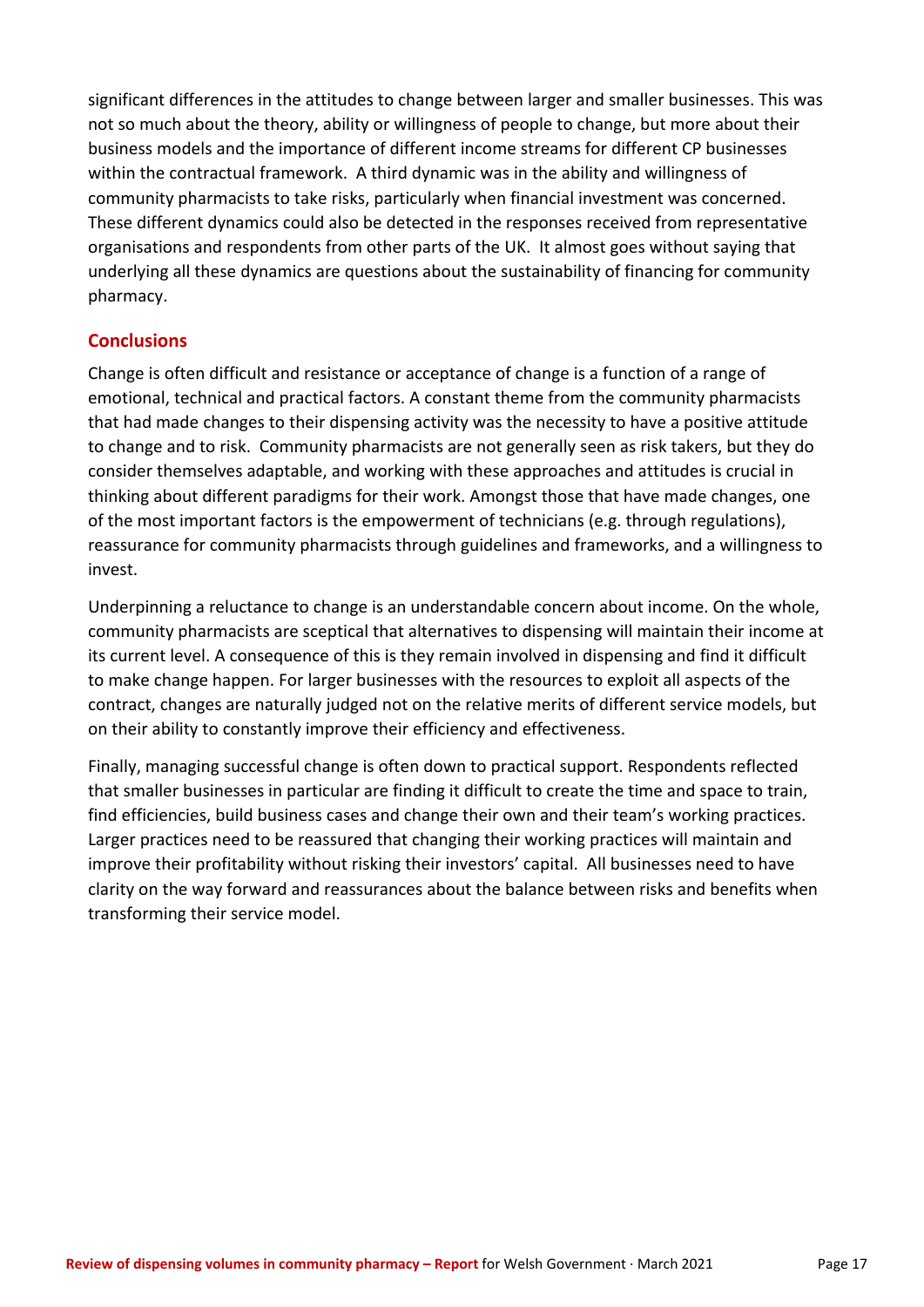# **3. AREAS FOR FURTHER CONSIDERATION**

<span id="page-18-0"></span>In addition to the findings presented above, this section considers issues that were raised that are technically 'out of scope' against the Terms of Review. They are offered as points for further discussion designed to help community pharmacies/pharmacists, the Welsh Government, the NHS, and the other key stakeholders to think about how further work and development in these areas should be focused.

# <span id="page-18-1"></span>**3.1 FUTURE-PROOFING THE FINDINGS**

It is important to recognise that the areas for further consideration below need to be considered in the context of the external environment and the 'landscape' within which community pharmacy operates:

- − Historically, research has focused on savings in the medicines budget, not on maximising the use of time which is an increasingly expensive resource.
- − We searched for and found no research on areas associated with these proposed changes, for example on patient attitudes/preferences, impact of technology, effect on inequalities and access which means that much of the evidence in this report operates in a vacuum.
- − The current contractual and legal frameworks which have driven pharmacy behaviour and attitudes seem to be barriers to transforming practice, with change resisted in different areas often depending on the size and interests of the pharmacy businesses.
- There is enormous potential for strategic change to community pharmacy provision, but this is not without significant risk to the viability of smaller and independent pharmacies viability and local equity of access. There are questions that need to be asked about how best to manage strategic change while protecting local viability and access given the forces moving to streamline dispensing outside of Wales.
- Drivers within the broader environment within which community pharmacy operates include 'big' issues that will inevitably have lasting impacts in the fullness of time. Such changes include advances in IT and robotics, electronic prescribing, independent pharmacist prescribing and more relaxed regulatory frameworks.
- It is not possible to stop the impact of technology, and the analogy of Amazon and the High Street is important to consider. However, these 'big' changes need to be contextualised within the Welsh situation where pharmacies in remote rural communities are often the only place where some patients will be able to receive their prescriptions (whether nonmedicine items, or of low clinical value, or not).
- − Community pharmacists are adaptive business owners. There are risks in making changes to the way they run their businesses, but there are also risks in maintaining the *status quo*.

# <span id="page-18-2"></span>**3.2 IDENTIFIED AREAS FOR FURTHER CONSIDERATION**

In addition to the findings, there were a number of identified areas for further consideration which were suggested as ways to improve efficiency and free up community pharmacist time, but which went beyond the Terms of Review. It was recognised that all community pharmacies premises are unique and so dispensing processes will vary greatly. Having said that there were a number of basic efficiency measures that could be considered in most cases.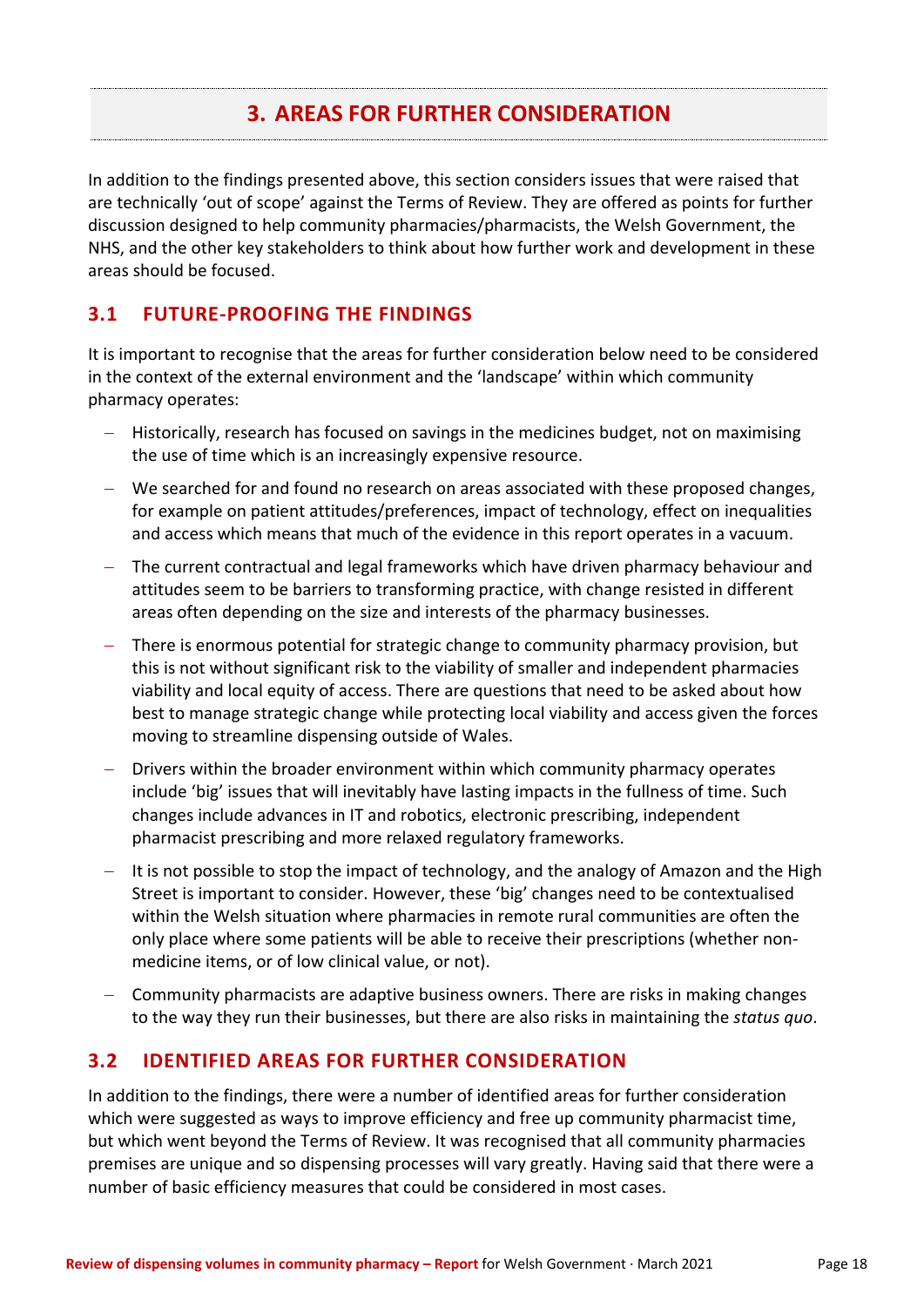### 'Out of scope' issues that need to be recognised as efficiencies that could free up time in the context of community pharmacy

*The grouping of all repeat scripts, doing the clinical check in one batch before dispensing and then delegating all other dispensing activity work.*

*In smaller pharmacies, doing away with the sourcing of medicines to save money on the Category M price.* 

*In larger pharmacies, the reduction in the range of branded generics to save time and space with sourcing and stocking.* 

*The 'grouping' of an individual patient's scripts so they don't have to have multiple visits and processes.*

*The introduction of original pack dispensing to remove the need for 'snipping'. This could be combined with some flexibility in the regulations (as were in place in Scotland during COVID-19) whereby a pharmacist has the discretion to 'tweak' a script to avoid these small changes.*

*The adoption of Hub and Spoke models, dispensing robots and 24 hour dispensing vending machines as means to improve efficiency.*

*'E-prescribing' and repeat dispensing systems that allow scripts to be put up in good time and ready for collection.*

*Read/write access to patients' records and the ability to make simple changes to* 

*prescriptions even if the community pharmacist isn't a qualified independent prescriber.*

# <span id="page-19-0"></span>**3.3 CONCLUSIONS**

This report has provided a summary of participant viewpoints, data and evidence from the literature to build an evidence base around dispensing volumes within community pharmacy. In conclusion, it is worth re-iterating what we see as the central underpinning logic to the findings above, given that any change that will be significant needs to focus on extending prescribing intervals.

That:

- − Extending the prescribing period will reduce the number of prescriptions dispensed by community pharmacy, although the magnitude of the reduction is unknown.
- − Reducing the numbers of prescriptions dispensed will reduce community pharmacy income, although the amount of the reduction is unknown.
- − Community pharmacists *may* want to compensate for that income loss by developing clinical services (based on a viable business case) depending on their attitudes towards and experiences of making such changes.
- − The time released by reducing dispensing activity for community pharmacists will release time in a 'notional' sense.
- − The only way that community pharmacists can utilise the time that is released is by making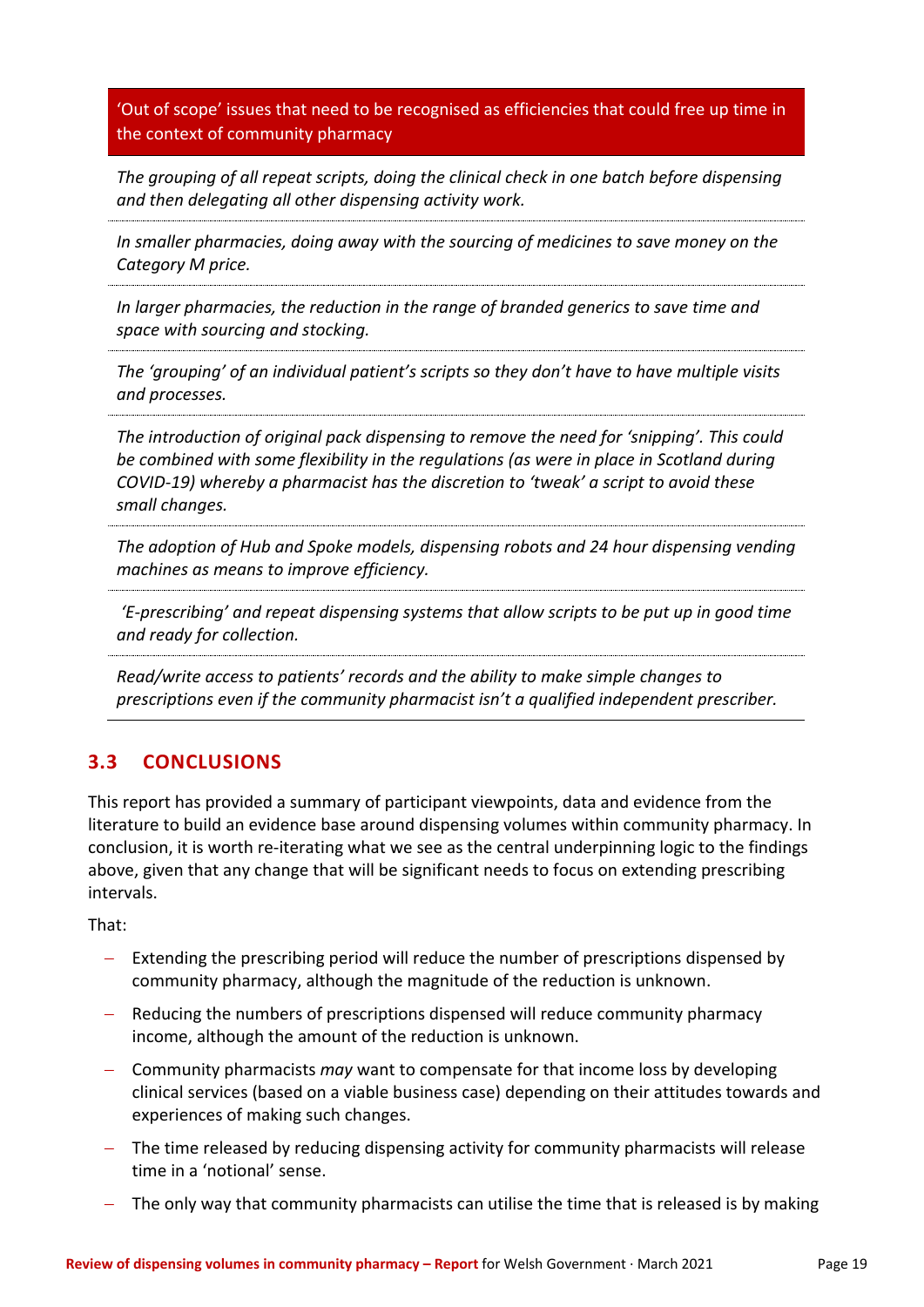changes to the organisation and operation of the pharmacy (for example through investing in technicians or technology) so that they can be released for 'actual' portions of time within which they could deliver clinical services. Releasing capacity around a reduction in dispensing activity alone (without concomitant changes being made elsewhere in their practice) will not deliver transformational change.

- − Community pharmacist time could also be released by making some of the 'big' changes to the organisation and operation of the pharmacy irrespective of whether the numbers of prescriptions dispensed reduces or not as identified in the 'out of scope' list of issues above.
- − There may be costs involved in making the necessary changes in that community pharmacists may have to invest in order to be able to undertake clinical services in order to compensate for the loss of prescription income.
- − There is scope for radical strategic change to the whole community pharmacy model, but such change needs to be understood within a context – namely that there is a commitment within government to provide a locally accessible network of health professional access through community pharmacy.

A change of mindset is needed in order to put clinical services work first within the majority of community pharmacies currently. At the moment, the mantra tends to be that the clinical services fit around the dispensing activity. Hopefully this report provides useful evidence on how change could be made so that dispensing activity fits around the provision of clinical services, and what might be needed to move in that direction.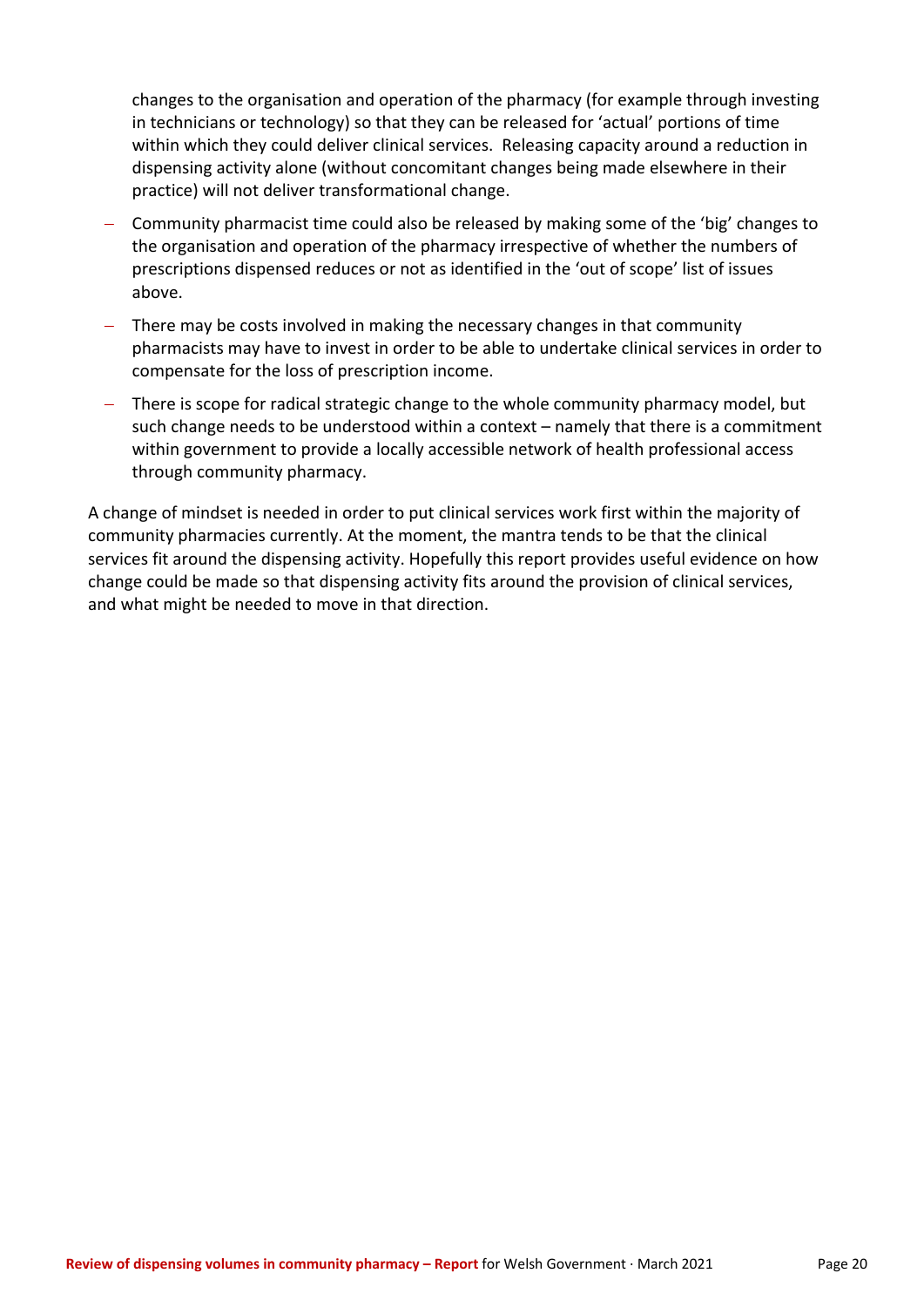# <span id="page-21-0"></span>**APPENDIX** | ABOUT THE WELSH INSTITUTE FOR HEALTH AND SOCIAL CARE

The Welsh Institute for Health and Social Care (WIHSC) is part of the University of South Wales. Since 1995, WIHSC has existed to bridge gaps between academia, policy and practice.

#### **STRATEGIC INTENT AND VISION**

The strategic intent of WIHSC is to be a key player in informing and influencing the implementation of evidence-based health and care services across the statutory, voluntary and independent sectors. WIHSC has a national reputation for impact as a leading health and care policy research institute, which is built on a robust financial platform derived from the delivery of excellent academic research, evaluation and consultancy. We recognise that the following are critical factors in us delivering the strategic intent and vision:

- − A **reputation** for excellence in research, evaluation and impact amongst key stakeholders whether in government, health and care services, the media or the public
- − An established **credible staff resource** including the collection of experts<sup>5</sup> who can be utilised to achieved the vision
- − Achieving a measure of **academic impact** in order secure the role of the institute within the relevant research frameworks of the University and beyond
- − A **strong, and growing, self-financing status** based on healthy revenues

### **PRIORITIES**

WIHSC has five priority areas reflecting our current research strengths and aspirations for new areas of work and influence.

### 1. Prevention of escalating need

− Understanding the nature of services and how they can offset further (more costly) interventions.

*This is best demonstrated in our recent work evaluating the impact of the Integrated Care Fund 'Stay Well@Home' programme which runs across the Cwm Taf region and is designed to reduce escalating need through the front door of A+E.* 

*In addition our action research study for a third sector mental health charity has helped to ensure that there is now core funding for Step by Step, a service preventing the further escalation of issues for single homeless people presenting to the local authority with moderate mental health problems.* 

### 2. Integration of health and care

− Analysing the ways in which the public, third and independent sectors are increasingly aligning to provide health and care services.

<sup>5</sup> WIHSC enjoys the support of three Visiting Professors and two Visiting Fellows. Professor Alka Ahuja (Consultant Psychiatrist in Child and Adolescent Mental Health Services in Aneurin Bevan University Health Board) has been a part of the WIHSC team for many years. In addition, we have recently developed and appointed a WIHSC Expert Reference Group. Its members are Tony Garthwaite (Visiting Professor), Malcolm Prowle (Visiting Professor), Heulwen Blackmore (Visiting Fellow), Jeremy Felvus (Visiting Fellow) and Margaret Provis. The purpose of the ERG is to help WIHSC to realise its strategic intent and vision, and act as a critical friend and to review progress towards achieving is objectives.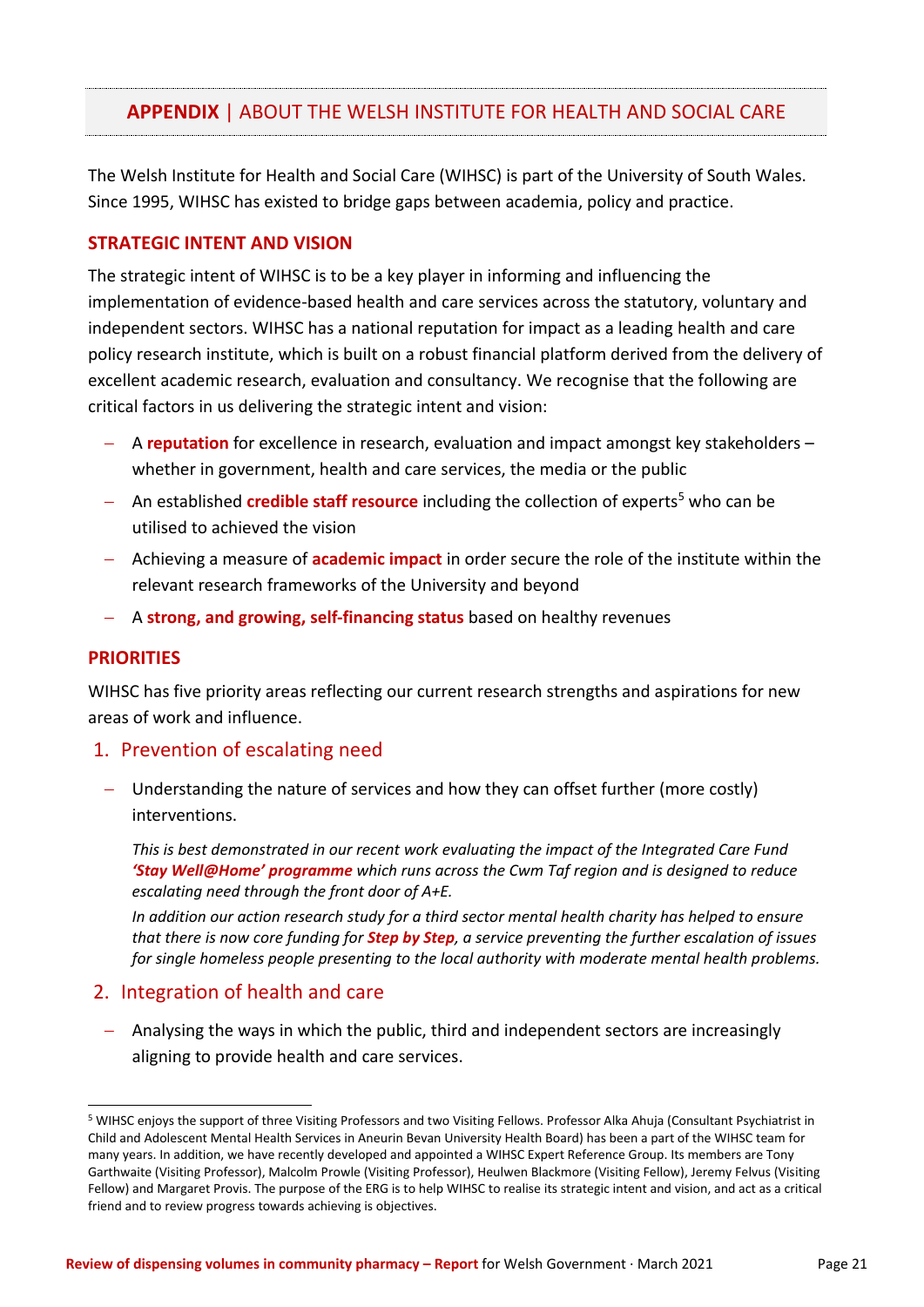*Evidence of this comes from our recent study on the workforce integration of health and social care across Wales, Working for a Shared Common Purpose. The study was commissioned by UNISON Cymru Wales, and endorsed by the Cabinet Secretary for Health and Social Services at its launch.* 

*Further, we supported organisations and public bodies through the Strengthening the Connections programme which provided networks, events and opportunities for collaborators to share experience and learn lessons about what works, where and why.*

### 3. Co-produced care and outcomes

− Reflecting on the changes in public services brought about by user- and citizen-led services and forms of support to deliver outcomes for people.

*Over many years WIHSC has run a series of citizens' juries which have provided a forum within which key issues of public policy can be discussed, debated and to some extent resolved. Most recently this focused on the crucial issue of Antimicrobial Resistance and Stewardship and the role of citizens.*

*Furthermore, our Health Foundation-funded research study to understand the impact of the Prudent Healthcare principles in practice focused in part of the way in which co-production has become (or has not become) integrated within the delivery of healthcare services.*

### 4. New models of care

− Providing an evidence-base upon which new modes of 'delivery' – whether new pathways, new teams, new technology, or new medicines – will improve outcomes.

*Service innovation has been at the heart of our work since WIHSC's inception. Working in partnership with the Swansea Centre for Health Economics, our UK-wide study of the impact of Eye Clinic Liaison Officers is one such study. We identified an evidence-base which has influenced the further implementation of this role within ophthalmology outpatient clinics.* 

*Our study reviewing the approach to Horizon Scanning for New Medicines has impacted on the way in which the quartet of key stakeholders – policymakers in government, NHS organisations, the national therapeutics authority and the industry – will work together.*

### 5. Value-based care across the whole pathway

− Detailing the impact that new models of care have for pathways and the value of those pathways, expressed in financial terms.

*Understanding the ways in which the Third Sector have provided new pathways of care in many different areas across health and social care is a key part of our portfolio of projects. The Discussion Paper we wrote about this provides a useful insight into what is happening within the sector.*

*New pathways in the way services have moved from hospital to community settings is in line with principles of prudent healthcare and the approach of all the devolved administrations across the UK governments. Our work on Community Cardiology is noteworthy in this regard.*